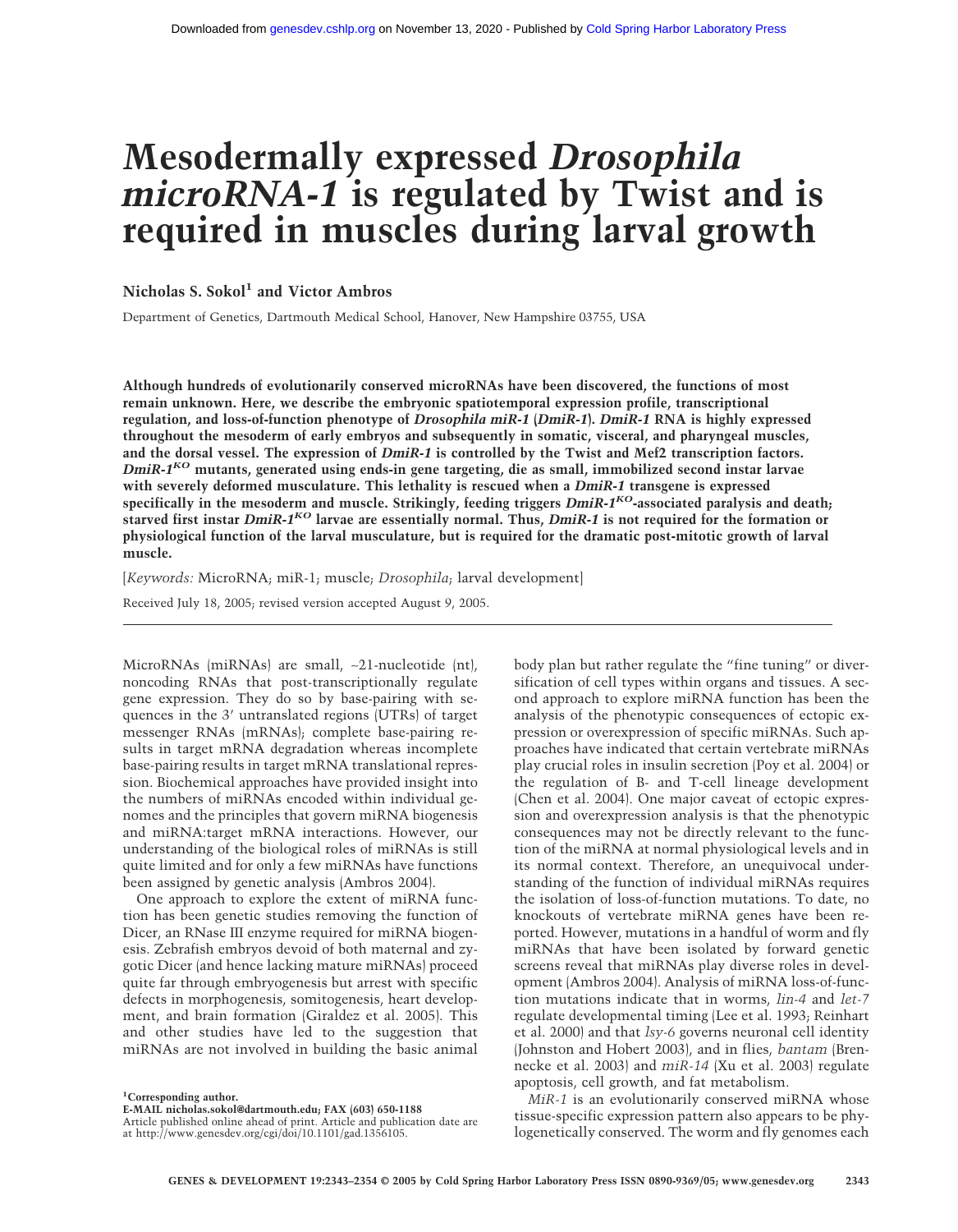possess a single *miR-1* gene (*Cel-miR-1* and *DmiR-1*, respectively) while the zebrafish, mouse, and human genomes each contain two *miR-1* loci (*Dre-miR-1-1* and *Dre-miR-1-2*, *Mmu-miR-1-1* and *Mmu-miR-1-2*, and *Hsa-miR-1-1* and *Hsa-miR-1-2*, respectively). Northern blot analysis indicated that *miR-1* is expressed specifically in mouse and human heart and skeletal muscle (Lee and Ambros 2001; Sempere et al. 2004). This result has been further confirmed using three different in vivo techniques to examine miRNA expression; a murine *Mmu-miR-1-1* and *Mmu-miR-1-2* "sensor" transgene was repressed specifically in the adult heart (Mansfield et al. 2004); promoter fusion constructs to *Mmu-miR-1-1* and *Mmu-miR-1-2* were both expressed in cardiac and skeletal muscle precursor cells (Zhao et al. 2005); in situ hybridization using locked nucleic acid (LNA) probes detected *Dre-miR-1-1* and *Dre-miR-1-2* expression in muscle (Wienholds et al. 2005). Two recent studies suggest that *miR-1* might possess a variety of in vivo functions. Microarray analysis of HeLa cells transfected with *Hsa-miR-1* indicated that *miR-1* could function to maintain muscle cell identity by repressing the expression of nonmuscle genes (Lim et al. 2005). Overexpression analysis of *Mmu-miR-1* indicated that it may regulate the proliferation of cardiomyoctes by controlling the expression of the Hand2 transcription factor (Zhao et al. 2005).

To directly assess the in vivo function of *miR-1*, we examined the expression pattern, transcriptional regulation, and loss-of-function phenotype of *Drosophila miR-1* (*DmiR-1*). We find that, as in zebrafish, mice, and humans, *DmiR-1* is specifically expressed in muscle

**Figure 1.** *DmiR-1* is detected initially in the presumptive mesoderm and later in the pharyngeal, somatic, and visceral musculature as well as the dorsal vessel. Wildtype  $(A-K)$  or  $DmiR-1^{KO}$  mutant  $(L)$  embryos were hybridized with a 1.1-kb riboprobe to detect the full-length *pri-DmiR-1* transcript (*A*–*F*) or an LNA oligo to detect the processed *DmiR-1* 21mer (*G*–*L*). In all figures, embryos are oriented with anterior to the left and dorsal up. (*A*) Lateral view, stage 5 embryo with *DmiR-1* expression in the presumptive mesoderm. Anterior and posterior limits of expression are indicated (arrowheads). (*B*) Lateral view, gastrulating stage 6 embryo with *DmiR-1* expression in most of the invaginating mesoderm except in a portion of the head mesoderm (aster cells. We show that *DmiR-1* expression is regulated by the promesodermal transcription factor Twist and the promyogenic transcription factor Mef2. We also find that the muscles form normally in *DmiR-1KO* mutant embryos and function normally in first instar *DmiR-1KO* mutant larvae. However, when larval growth is initiated by feeding, *DmiR-1KO* mutant larvae become paralyzed, arrest their growth and ultimately die as small, second instar larvae with massively disrupted somatic musculature.

# **Results**

# DmiR-1 *primary transcript and mature* DmiR-1 *miRNA are expressed specifically in the mesoderm and its muscle cell derivatives*

In situ hybridization was performed using probes to detect the full-length primary transcript (*pri-DmiR-1*) from which the *DmiR-1* 21mer is processed (Fig. 1A–F). *Pri-DmiR-1* was initially detected ventrally in the presumptive mesoderm of stage 5 embryos (Fig. 1A) in a pattern similar to that of the *snail* and *twist* gene products (Leptin 1991). Direct comparison of the *pri-DmiR-1* expression pattern along the anterior–posterior axis with the *snail* and *twist* mRNA pattern in the cellular blastoderm indicated that *pri-DmiR-1* shares the sharp posterior border of *snail* RNA but its anterior boundary is posterior to that of both *twist* and *snail* RNA (Fig. 1A; data not shown). *Pri-DmiR-1* was expressed in the ventral-most cells of the cellular blastoderm, in a swath that is 18–20 cells wide (data not shown). During gastrulation and af-



isked bracket). (*C*) Lateral view, stage 11 embryo with *DmiR-1* expression restricted to the cephalic (cm), somatic (sm), and visceral (vm) mesoderm. (*D*) Lateral view, stage 13 embryo with punctate, segmental repeated expression of *DmiR-1* in the forming somatic musculature. (*E*) Dorsal view of the same embryo presented in *D* showing expression in the forming pharyngeal (phm), somatic (sm), and visceral (vm) musculature. (*F*) Dorsal view, stage 15 embryo with *DmiR-1* expression in clusters of fused somatic mesodermal cells as well as in the two rows of heart precursor cells comprising the forming dorsal vessel (dv). (*G*) Ventral view, gastrulating stage 6 embryo with processed *DmiR-1* expression faintly detected in the invaginating presumptive mesodermal layer. (*H*) Lateral view, stage 10 embryo with *DmiR-1* expression throughout the mesoderm (m). (*I*) Lateral view, stage 11 embryo with processed *DmiR-1* expression restricted to the cephalic (cm), somatic (sm), and visceral (vm) mesoderm. (*J*) Dorsolateral view, stage 15 embryo with processed *DmiR-1* expression in the somatic musculature and dorsal vessel (dv). (*K*) Lateral view, stage 16 embryo with cytoplasmic staining of processed *DmiR-1* in syncytial fibers of differentiating somatic muscles. (*L*) Lateral view, stage 10 *DmiR-1KO* mutant embryo in which processed *DmiR-1* expression is absent, confirming the specificity of the *DmiR-1* LNA oligo.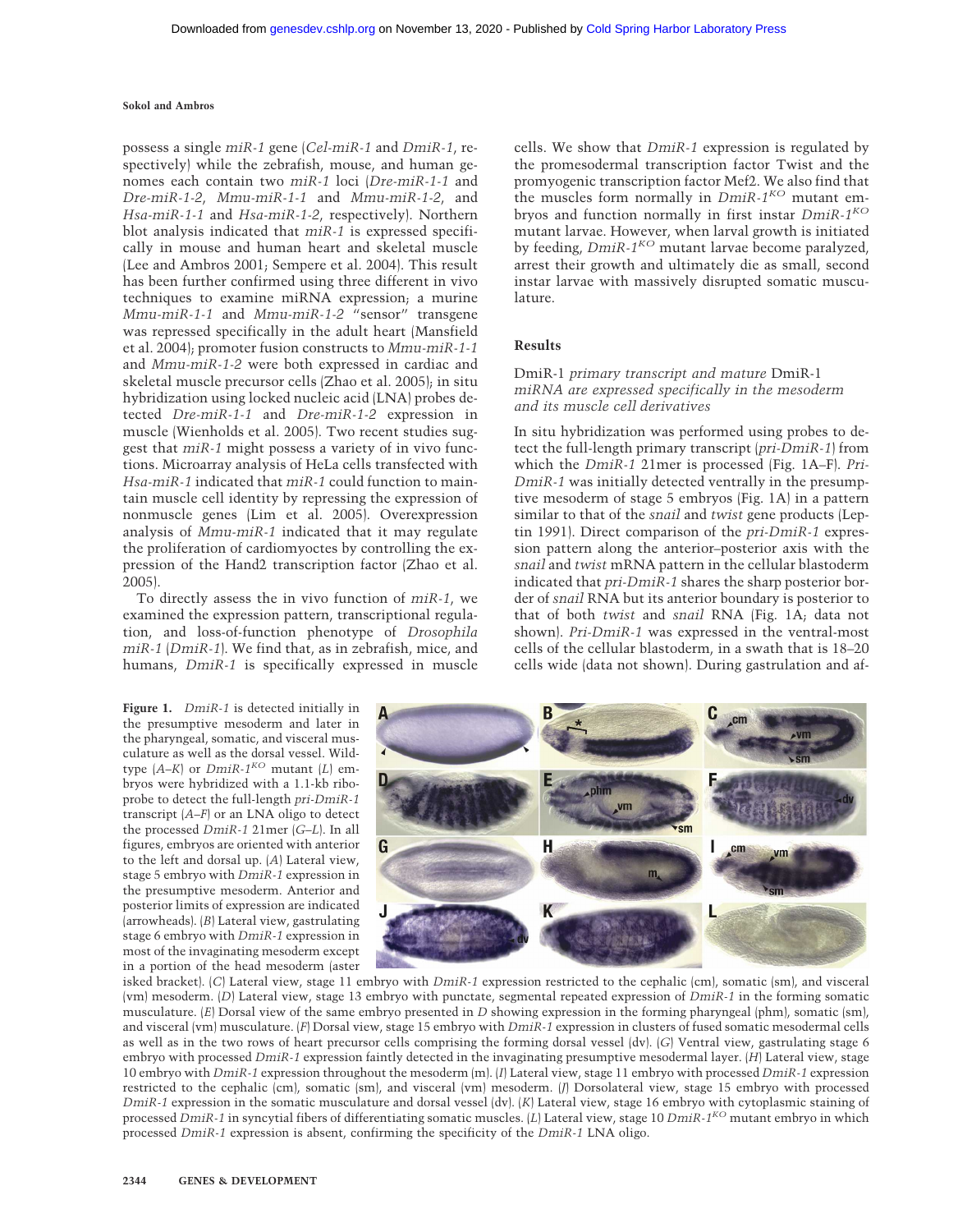ter invagination of the ventral cells of the cellular blastoderm, *pri-DmiR-1* was expressed exclusively in mesodermal cells (Fig. 1B). After subdivision of the mesoderm, *pri-DmiR-1* expression was observed in the cephalic mesoderm and the primordia of the visceral and somatic musculature (Fig. 1C). After germ-band retraction, *pri-DmiR-1* was detected in the pharyngeal and visceral musculature (Fig. 1E), the myocardial cells of the dorsal vessel (Fig. 1F) and in the segmentally repeated clusters of mesodermal cells that give rise to the somatic muscles (Fig. 1D). Notably, *pri-DmiR-1* was restricted to muscle progenitors and was not expressed in other mesodermal derivatives such as the fat body, gonadal mesoderm, and midline glia.

The expression pattern of the mature 21 nt form of *DmiR-1* was directly assayed using a 21-nt digoxigeninlabeled LNA oligonucleotide probe complementary to *DmiR-1* (Fig. 1G–K). The similarity between the two expression patterns (Fig. 1, cf. A–F and G–K) confirmed that *DmiR-1* RNA is expressed specifically in the mesoderm and its muscle cell derivatives. However, there were two key differences between the expression patterns. First, while *pri-DmiR-1* was detected in a punctate, nuclearstaining pattern, *DmiR-1* 21mer was cytoplasmic (Fig. 1, cf. F and K). This is consistent with the rapid processing of miRNA transcripts into mature miRNAs in conjunction with transport to the cytoplasm (Lee et al. 2002). Second, while robust expression in the presumptive mesoderm was detected with the *pri-DmiR-1* probes, the *DmiR-1* 21mer was first faintly detected later at gastrulation (Fig. 1G). This could reflect stage-specific differences in probe accessibility. Alternatively, *pri-DmiR-1* may be transcribed beginning at the cellular blastoderm stage but not processed until gastrulation.

# *Twist is necessary and sufficient for* DmiR-1 *expression*

Formation of the dorsoventral axis is controlled by a nuclear gradient of the Dorsal protein (for review, see Stathopoulos and Levine 2002a). In the ventral-most cells of the cellular blastoderm, high levels of Dorsal activates two genes, *twist* and *snail*, which are required for the formation of the mesoderm (Leptin 1991). Twist, a basic helix–loop–helix (bHLH) transcription factor, in turn positively regulates the expression of mesodermalspecific transcripts (Furlong et al. 2001), whereas Snail transcriptionally represses genes ordinarily expressed in the more lateral neuroectoderm. To determine whether the Dorsal signaling pathway is involved in the regulation of *DmiR-1*, we examined *DmiR-1* expression in *twist* and *snail* mutant embryos (Fig. 2A–D). While *DmiR-1* was clearly detected in the mesoderm of stage 10 wild-type embryos (Fig. 2A) and *snail18* mutant embryos (Fig. 2C), *DmiR-1* expression was not detected in *twist1* or *twist3 snail18* mutant embryos (Fig. 2B,D). Thus, Twist but not Snail is required for *DmiR-1* expression.

To determine whether ectopic Twist can activate *DmiR-1* expression, we took advantage of a construct in



**Figure 2.** Twist is necessary and sufficient for *DmiR-1* expression. Embryos were hybridized with a digoxigenin-labeled 1.1 kb riboprobe to detect *pri-DmiR-1*. All panels are lateral views, anterior to the left and dorsal up. (*A*) Stage 10 wild-type embryo with *DmiR-1* expression in the invaginated mesodermal layer. (*B*) Stage 10 *twi<sup>1</sup>* mutant embryo with absence of *DmiR-1* expression. (*C*) Stage 10 *sna<sup>18</sup>* mutant embryo with *DmiR-1* expression. (*D*) Stage 10 *sna<sup>18</sup> twi<sup>3</sup>* mutant embryo with absence of *DmiR-1*. (*E*) Stage 5 wild-type embryo with *DmiR-1* expression in the presumptive mesoderm. (*F*) Stage 5 embryo that contains a *twist-bcd* transgene and consequently expresses ectopic Twist at the anterior pole of the embryo (Stathopoulos and Levine 2002b). *DmiR-1* expression is detected in the presumptive mesoderm as well as at the anterior pole. (*G*) Stage 5 *gd7* embryo that completely lacks Dorsal nuclear protein. *DmiR-1* is not detected. (*H*) Stage 5 *gd7* embryo containing a *twist-bcd* transgene. *DmiR-1* expression is only detected at the anterior pole.

which the Twist ORF was fused to the 3' untranslated region (UTR) of the *bicoid* transcript and that consequently causes Twist protein to be ectopically expressed at the anterior pole of the cellularizing embryo (Stathopoulos and Levine 2002b). In an otherwise wild-type stage 5 embryo carrying this *P(twist-bcd)* transgene, *DmiR-1* was detected not only in the presumptive mesoderm but also ectopically at the anterior pole (Fig. 2F). This finding indicated that even in dorsal portions of the embryo where the Dorsal nuclear protein is present at only low levels, Twist is capable of promoting *DmiR-1* expression. To investigate whether Twist alone was sufficient to drive *DmiR-1* expression in the absence of other promesodermal factors, we examined the *DmiR-1* expression pattern in *gastrulation defective* (*gd*) embryos carrying the *P(twist-bcd)* transgene (Fig. 2G,H). In *gd* mutant embryos, activation of the Toll receptor is blocked and consequently neither Dorsal nor any other promesodermal factors are expressed. *DmiR-1* expression was not detected in *gd* mutant embryos (Fig. 2G). However, in *gd* mutant embryos carrying the *P(twistbcd)* transgene, *DmiR-1* was detected at the anterior pole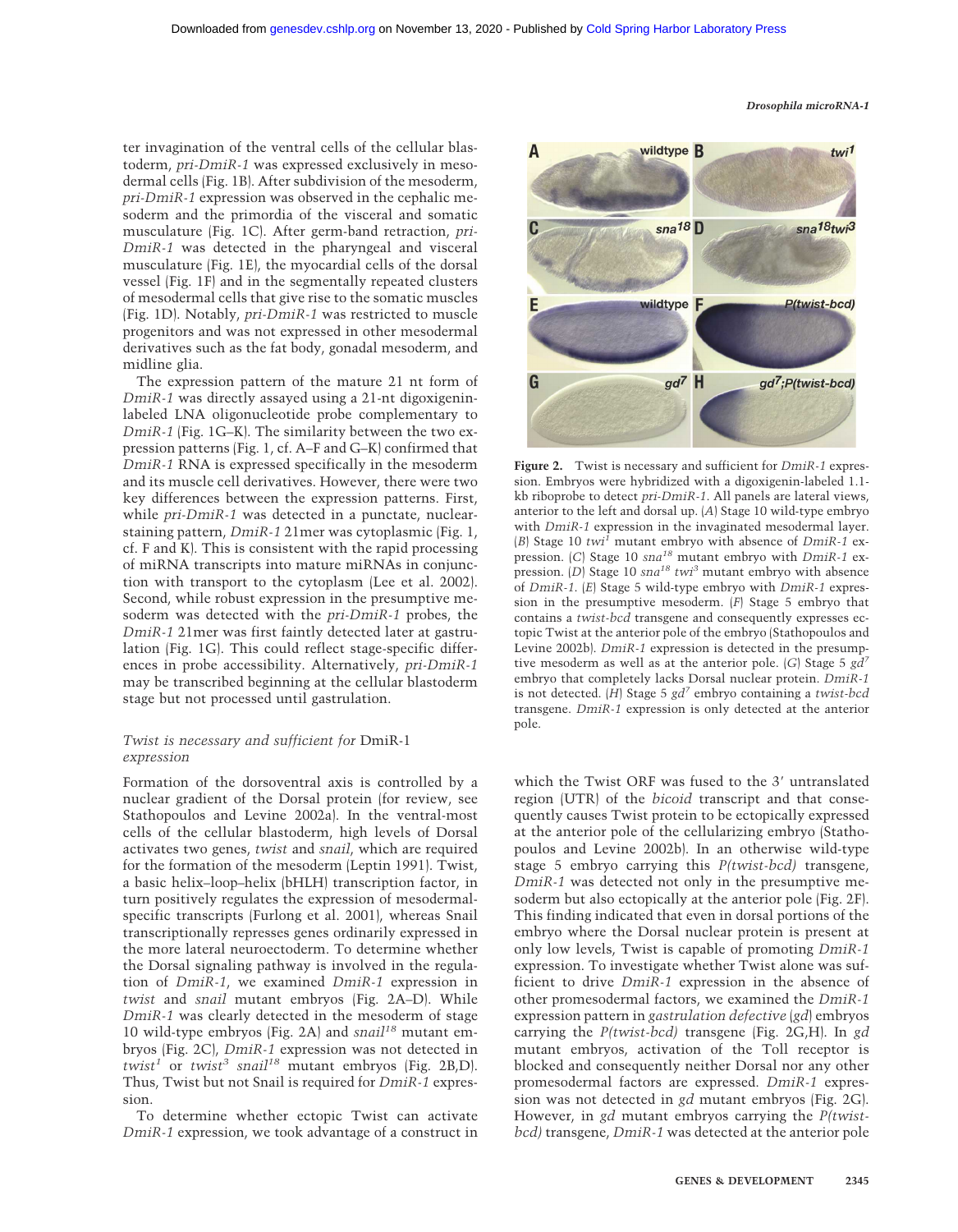(Fig. 2H). This data indicated that Twist is the only promesodermal factor required for *DmiR-1* expression.

# *The* DmiR-1 *genomic locus contains functional Twist-binding sites*

The *DmiR-1* genomic locus is located on the left arm of chromosome two at cytological location 38C. The closest predicted or known proximal gene (CG15476) is located ∼14 kb away and the closest predicted or known distal gene (CG2493) is located ∼24 kb away. To map full-length *pri-DmiR-1*, we performed 5'RACE on total larval RNA and amplified a fragment extending 440 bp upstream of the first nt of the *DmiR-1* 21mer. This placed the putative *DmiR-1* transcription start site downstream (17 and 65 nt, respectively) from two TATA boxes. Both of these TATA boxes are conserved across five sequenced *Drosophila* genomes and the TATA box located at −17 nt exactly matches the TATA box consensus sequence (STATAWAAR) of *Drosophila* core promoters (Ohler et al. 2002). Two evolutionarily conserved polyadenylation sites (AATAAA) were identified 108 and 552 bp downstream of the *DmiR-1* 21mer, indicating predicted *pri-DmiR-1* transcripts of either 548 or 992 nt in length. However, full-length *pri-DmiR-1* was not detected by Northern blot, presumably because it is processed very quickly (data not shown).

To investigate whether Twist could directly activate *DmiR-1*, the *DmiR-1* genomic locus was examined for Twist-binding sites. While bHLH transcription factors are known to bind to the consensus hexanucleotide sequence E-box, CANNTG (Castanon and Baylies 2002), we focused only on the varieties of E-boxes found in known mesodermal targets of Twist, *mef2* (CATGTG; Cripps et al. 1998), *snail* (CACGTG; Ip et al. 1992) and *tinman* (CATGTG and CATATG; Yin et al. 1997). Thirteen such E-boxes were identified within a 4 kb region surrounding *DmiR-1* (Fig. 3A). Eight of these E-boxes are evolutionarily conserved across five *Drosophila* genomes. Six of the eight evolutionarily conserved E-boxes contain a TG core (CATGTG) while two contain a CG or a TA core. Finally, the *DmiR-1* locus of the more distant mosquito genome contains a cluster of three TG core E-boxes within 100 bp of each other and ∼2.7 kb upstream of the mosquito *miR-1* 21mer.

Seven E-boxes are clustered within a 381-bp region upstream of the putative *DmiR-1* transcription start site (Fig. 3A). To determine whether this cluster is a functional Twist enhancer, a series of constructs were built in which fragments containing all seven (E1–7, Fig. 3B), four (E2–5, Fig. 3E) or three (E3–5, Fig. 3H) of the E-boxes were fused to a *lacZ* reporter gene and assayed for the ability to direct *lacZ* expression in the mesoderm. The E1–7 fragment drove *lacZ* expression throughout embryogenesis in a pattern almost identical to the *DmiR-1* expression pattern (Fig. 3C). In contrast, the E2–5 fragment drove *lacZ* expression throughout the mesoderm early in embryogenesis (Fig. 3F) but, like *twist* expression itself, faded such that by stage 13, *lacZ* was only detected in a few of the cells of the somatic mesoderm



**Figure 3.** E-Box fragments from the *DmiR-1* genomic locus are sufficient to recapitulate the mesodermal expression pattern of *DmiR-1*. (*A*) Schematic representation of a 4-kb region of the *DmiR-1* genomic locus. The transcription start site of *pri-DmiR-1* as determined by 5' RACE is indicated with an arrow. Two evolutionarily conserved TATA boxes (T) and polyadenylation site (A) are also indicated. Thirteen Twist-binding sites (CANNTG), termed E-boxes, were identified (boxes numbered 1–13) and the evolutionary conservation of nine E-boxes, from *Drosophila melanogaster* (mel) to either *Drosophila virilis* (vir) or *Drosophila pseudoobscura* (pse), are shown. (*B*,*E*,*H*) Schematic representations of enhancer–*LacZ* constructs containing either seven E-boxes (E1–7 shown in *B*), four E-boxes (E2–5 shown in *E*), or three E-boxes (E3–5 shown in *H*). (*C*,*D*,*F,G,I,J*) Embryos were hybridized with a *LacZ* RNA probe and are oriented with anterior to the left and dorsal up. (*C*) Stage 10 embryo containing the E1–7 transgene with *LacZ* expression in the mesoderm. (*F*) Stage 10 embryo containing the E2–5 transgene with *LacZ* expression in the mesoderm. (*I*) Stage 10 embryo containing the E3–5 transgene with *LacZ* expression in the ectoderm but not the mesoderm. (*D*,*G*,*J*) *daughterless-Gal4* driven expression of *UAS-Twist* (Baylies and Bate 1996) leads to ectopic expression of the E1–7 transgene (*D*, arrowhead), the E2–5 transgene (*G*, arrowhead), and the E3–5 transgene (*J*, arrowhead).

(Thisse et al. 1988; data not shown). The E3–5 fragment did not direct expression of *lacZ* in the mesoderm though some ectodermal *lacZ* expression was detected (Fig. 3I).

To determine whether the E1–7, E2–5, and E3–5 enhancer fragments contained sites that can respond to Twist protein, we examined *lacZ* driven expression from all three constructs in embryos in which *twist* was ectopically expressed. In all three cases, ectopic ectodermal expression of *lacZ* was detected indicating that all three fragments contained functional Twist responsive sites (Fig. 3D,G,J). Thus, enhancer fragments containing known Twist-binding sites are responsive to Twist and recapitulate the endogenous mesodermal *DmiR-1* expression pattern, supporting the conclusion that Twist is the only promesodermal factor required for *DmiR-1* expression.

# *Mef2 is required for* DmiR-1 *expression*

While the data presented above indicated that Twist regulates *DmiR-1* expression in early embryos, additional factors must also be involved in controlling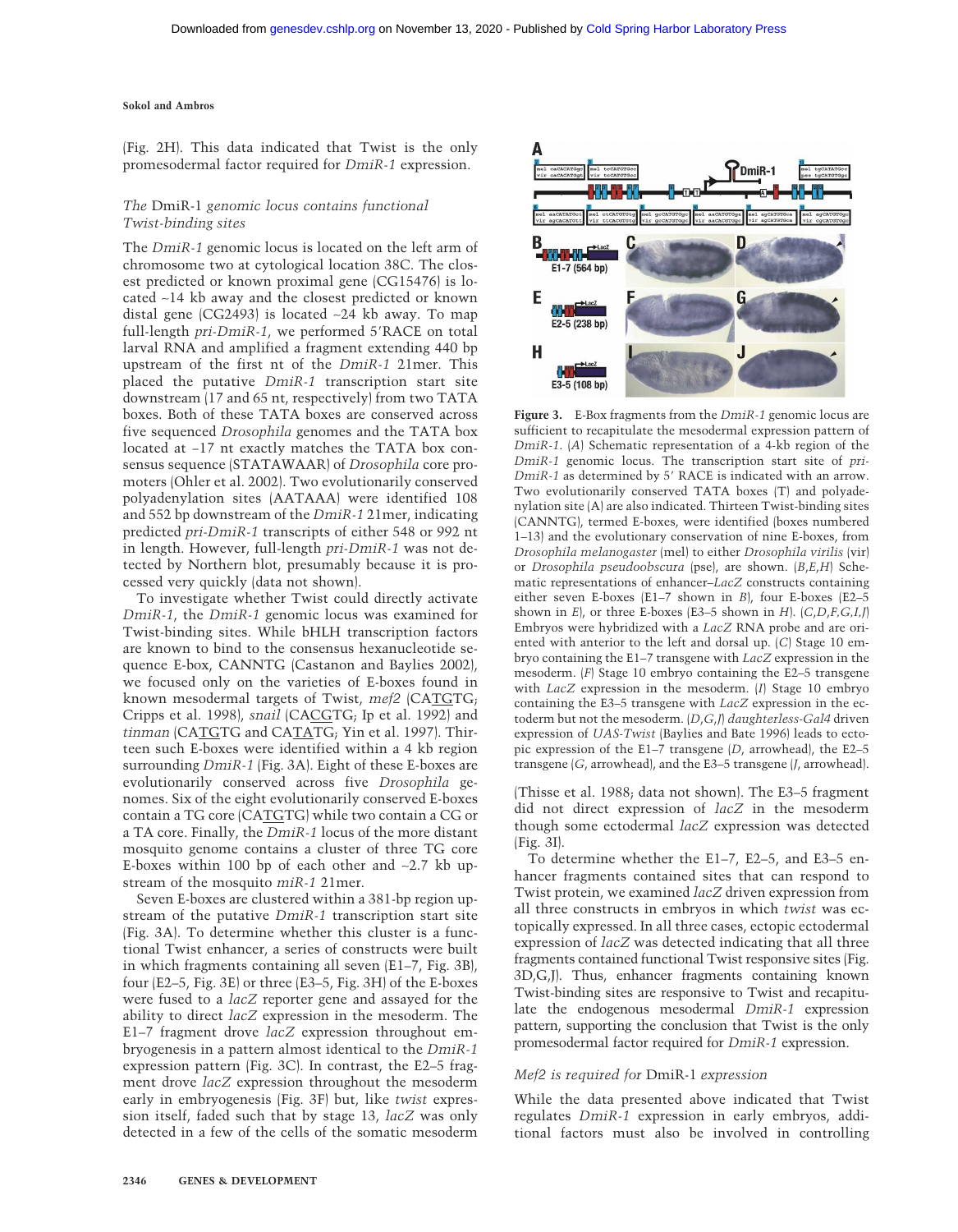*DmiR-1* expression at later stages. *DmiR-1* is expressed in all the myogenic cells of late embryos (see Fig. 1), whereas Twist expression is maintained in only a small subset of cells of the somatic and visceral musculature (Thisse et al. 1988; Bate et al. 1991). Mef2 is a good candidate to regulate late *DmiR-1* expression: Mef2 protein is expressed in an almost identical pattern to *DmiR-1* in late-stage embryos (Fig. 1; Bour et al. 1995) and is known to regulate genes involved in the terminal differentiation of muscles (Kelly et al. 2002). Therefore, we examined *DmiR-1* expression in *mef2* mutant embryos (Fig. 4A,B). While *DmiR-1* is initially expressed in *mef2* mutant embryos, *DmiR-1* expression is not maintained indicating that *mef2* is required for *DmiR-1* expression. We furthermore identified a site that perfectly matched the decanucleotide consensus binding site for Mef2 proteins (YTAWWWWTAR) (Andres et al. 1995) and found that this site was evolutionarily conserved across the five sequenced *Drosophila* genomes (Fig. 4C). To determine whether this might be a functional Mef2-binding site, we compared the expression of two enhancer/*lacZ* fusion constructs carrying either the 564-bp E1–7 fragment that



**Figure 4.** DMef2 is required for *DmiR-1* expression. (*A*,*B*) Stage 15 wild-type  $(A)$  and  $Dmef2^{22-21}$  mutant  $(B)$  embryos were hybridized with a digoxigenin-labeled 1.1-kb riboprobe to detect *pri-DmiR-1*. Expression is detected in the wild-type embryo (*A*) but not in the  $Dmef2^{22-21}$  mutant embryo (*B*). (*C*) A DMef2binding site (YTAWWWWTAR) was identified next to E-box 7 in the *DmiR-1* genomic locus and is evolutionarily conserved between *D. melanogaster* (mel) and *D. virilis* (vir). This DMef2 binding site is contained in the E1–7–LacZ enhancer construct but not the E1–5–LacZ enhancer construct. (*D*,*E*) Stage 13 embryos containing either the E1–7 transgene (*D*) or the E1–5 transgene (*E*) were stained with a *LacZ* RNA probe. (*D*) Embryo containing the E1–7 transgene with *LacZ* expression in all somatic mesodermal cells. (*E*) Embryo containing the E1–5 transgene with *LacZ* expression in just a few somatic mesodermal cells. The remaining *lacZ*-positive cells are presumably cells with persistent Twist expression (Bate et al. 1991).

contained the Mef2 site or the 338-bp E1–5 fragment that did not (Fig. 4C). The E1–7 fragment directed late-stage expression throughout the developing somatic musculature in a pattern reminiscent of *mef2* expression (Fig. 4D). In contrast, the E1–5 fragment directed *lacZ* expression in only a few cells of the somatic musculature in a pattern reminiscent of *twist* (Fig. 4E). This data indicated that Mef2 regulates late-stage *DmiR-1* expression through an evolutionarily conserved upstream Mef2 binding site.

#### DmiR-1 *is essential and is required in muscle cells*

We used ends-in gene targeting (Rong and Golic 2000) to generate a null mutation in *DmiR-1*. Accordingly, a targeting vector containing ∼8.6 kb of the *DmiR-1* locus was engineered in which (1) 57 bp, including the entire region encoding the *DmiR-1* 21mer, were deleted and replaced with a XhoI site; (2) an I-SceI site was inserted ∼400 bp upstream of the *DmiR-1* putative transcription start site; and (3) this fragment was flanked by FRT sites (Fig. 5A). The targeting vector was transformed into flies and the transgenic flies were used to generate a *DmiR-1KO* mutation by the two-step ends-in method (see Materials and Methods; Rong and Golic 2000). Southern blot analysis confirmed that the mutant copy was successfully identified (Fig. 5B).

Homozygous mutant *DmiR-1KO* adults never eclosed, indicating that *DmiR-1* is required for viability. Four lines of evidence indicated that the lethality associated with the  $Dm$ *iR-1<sup>KO</sup>* allele is due specifically to the loss of *DmiR-1*. First, the processed *DmiR-1* 21mer was not detected in homozygous *DmiR-1KO* mutant embryos by in situ hybridization (Fig. 1L). Second, homozygous mutant *DmiR-1KO* animals could be rescued to adulthood with an 8.6-kb transgene encoding the entire *DmiR-1* locus (Fig. 5C). Third, homozygous mutant *DmiR-1KO* animals could not be rescued with an identical 8.6-kb transgene in which 57 bp, including the sequence of the entire *DmiR-1* 21mer, had been replaced with a XhoI site (Fig. 5C). This finding indicated that the 57 bp encoding the *DmiR-1* 21mer contained the rescuing activity. Finally, homozygous mutant *DmiR-1KO* animals could be rescued to adulthood when a *UAS-DmiR-1* transgene containing 354 bp surrounding the *DmiR-1* 21mer was specifically expressed in the mesoderm and its muscle cell derivatives (Fig. 5C). These observations strongly support the conclusion that *DmiR-1* activity is required specifically in the mesoderm and/or its muscle cell derivatives for viability, a finding consistent with the observed *DmiR-1* expression pattern (Fig. 1).

Analysis of the *DmiR-1* lethal phase revealed that the majority of *DmiR-1KO* mutants die as small second instar larvae 2–7 d after hatching (Fig. 6A,E). This phenotype was highly penetrant; few *DmiR-1KO* mutant larvae died as first instars and none progressed beyond second instar. *DmiR-1KO* second instar larvae displayed three distinctive characteristics. First, they never grew larger than their size as young second instars (Fig. 6A). Second, they became increasingly lethargic and compromised in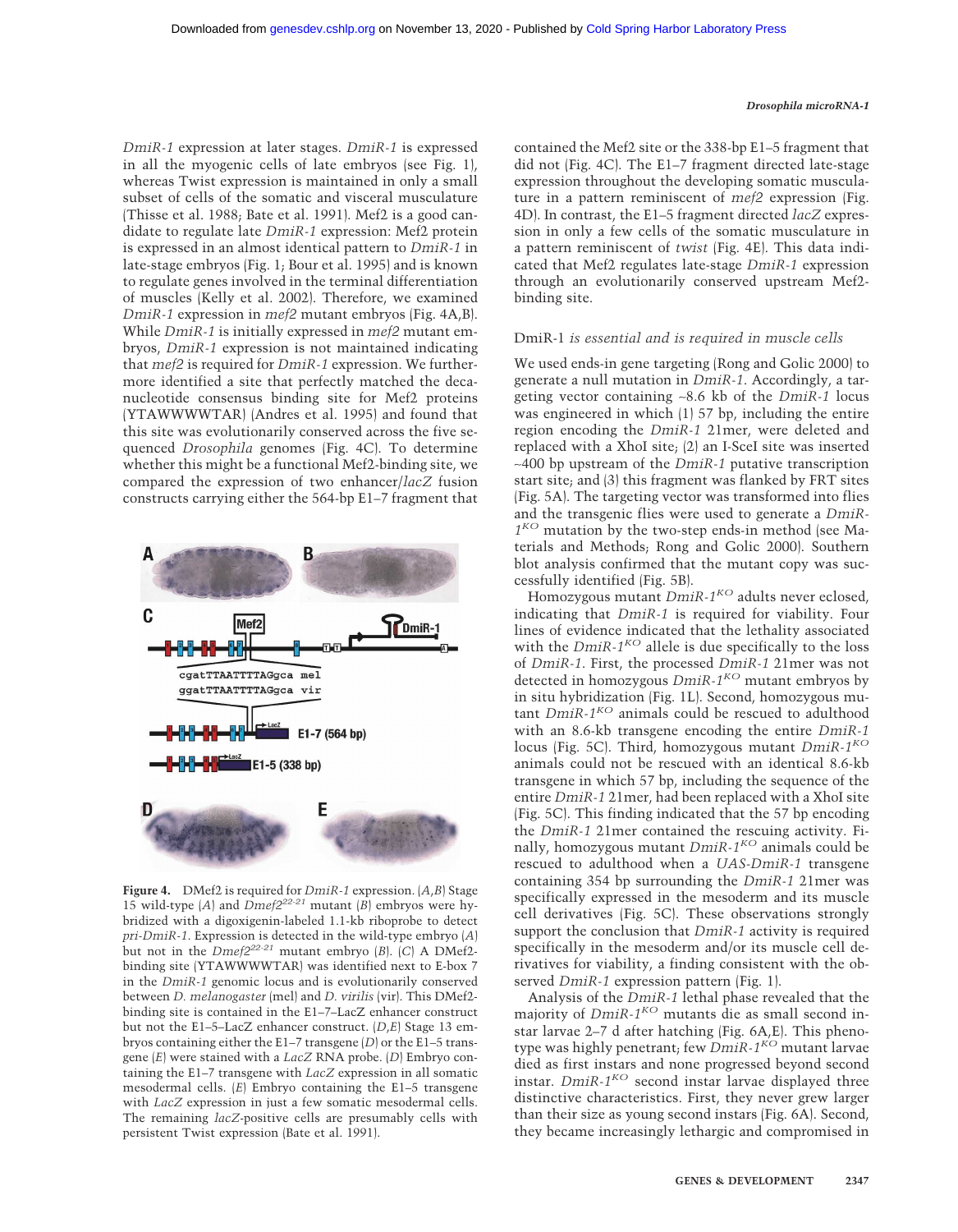their movement (for example, unable to return to their ventral sides when placed on their dorsal sides). Prior to death, most older second instar *DmiR-1KO* mutant larvae stopped moving entirely and their only signs of life were their responsiveness to touch as well as the contractions of their dorsal vessel. Finally, the body architecture of second instar *DmiR-1KO* mutant larvae markedly deteriorated. While the bodies of wild-type second instar larvae were cylindrical in shape, the bodies of *DmiR-1KO* mutant larvae appeared to collapse and flatten.

To characterize at the cellular level the body wall muscle of live wild-type and mutant larvae, we examined the expression pattern of a *UAS-GFP* transgene under the control of the muscle-cell-specific *how*<sup>24B</sup> Gal4 driver in wild-type and mutant larvae. The organization and morphology of the musculature of *DmiR-1KO* first instar larvae appeared normal (Fig. 7A,D). In contrast, the musculature of *DmiR-1KO* second instar larvae was dramatically disordered (Fig. 7E,F). In comparison to the well-ordered network of body wall muscles of a wildtype second instar larva (Fig. 7B,C), the muscles of a

**Figure 5.** *DmiR-1* is required in the mesoderm for viability. (*A*) Schematic representations of the wild-type *DmiR-1* genomic locus; the ends-in targeting fragment in which 57 bp of the *DmiR-1* genomic locus, including the sequence for the entire *DmiR-1* 21mer, was replaced with a XhoI site; and the mutated *DmiR-1* genomic locus after targeting. Locations of the probes and restriction enzyme sites used in the Southern blots in *B* are also shown. (*B*) Southern blot analysis indicates successful targeting of the *DmiR-1* genomic locus and the replacement of *DmiR-1* with a XhoI Site. Genomic DNA from wild-type (+/+), heterozygous *DmiR-1KO* (*DmiR-1KO/+*), or homozygous *DmiR-1KO* (*DmiR-1KO/DmiR-1KO*; *P[W8-DmiR-18.6kb*]) flies was hybridized with either a distal (Probe 1, *left* panel) or proximal (Probe 2, *right* panel) probe. Genomic DNA in both panels was double-digested with restriction enzymes NaeI and XhoI. Both probes detected a 13.5-kb XhoI  $\rightarrow$  NaeI fragment in wild type (lane *1*, *left* and *right* panels). Insertion of the XhoI site of the targeting vector into the *DmiR-1* locus was predicted to cleave the 13.5-kb XhoI → NaeI into a 10-kb XhoI → XhoI fragment and a 3.5-kb XhoI  $\rightarrow$  NaeI fragment. In addition to the wild-type 13.5-kb fragment, Probe 1 detected the 10-kb fragment in heterozygous *DmiR-1KO* genomic DNA (lane *2*, *left* panel) and likewise Probe 2 detected the 3.5-kb fragment in heterozygous *DmiR-1KO* genomic DNA (lane *2*, *right* panel). Since both Probes 1 and 2 lie outside of the DNA encoded by the *P(W8- DmiR-18.6kb)*-rescuing transgene (cf. probe locations in *A* and rescuing transgene in *C*), Probe 1 detected only the 10-kb fragment in homozygous *DmiR-1KO* genomic DNA (lane *3*, *left* panel), and likewise Probe 2 detected only the 3.5-kb fragment in homozygous *DmiR-1KO* genomic DNA (lane *3*, *right* panel). (*C*) Flies homozygous for the mutated *DmiR-1KO* locus were inviable. This lethality was rescued with an 8.6-kb fragment containing the wild-type *DmiR-1* genomic locus (*P[W8-DmiR-18.6kb]*) but was not rescued with the same 8.6-kb fragment in which *DmiR-1* was replaced with a XhoI site (*P[W8-DmiR-18.6kb* → *XhoI]*). Finally, *DmiR-1KO*-associated lethality was also rescued when *DmiR-1* was expressed specifically in the mesoderm and its muscle cell derivatives using the panmesodermal *how24B Gal4* line to drive expression of a *UAS-DmiR-1* transgene.

*DmiR-1KO* mutant appeared as an indistinct mass of GFP fluorescence (Fig. 7E,F). Despite the apparent complete collapse of the body wall musculature, the *DmiR-1KO* second instar larva in Figure 7E was still alive and, though locomotion defective, was responsive to touch.

# *Newly hatched* DmiR-1<sup>KO</sup> *larvae have essentially normal musculature*

We next determined that the *DmiR-1<sup>KO</sup>*-terminal phenotype, death associated with massive disruption of the body wall musculature, was not the result of defective differentiation or development of the embryonic mesoderm or muscle system. No penetrant embryonic defect was identified using numerous mesodermal and muscle cell markers (data not shown) and ∼80% of *DmiR-1KO* mutant embryos hatched into motile first instar larvae. Although the in situ hybridization data (above) and Northern blot data (data not shown) suggested that the *DmiR-1* transcript was zygotically transcribed and not maternally inherited, we nevertheless tested whether the survival of *DmiR-1* embryos was caused by maternal rescue of an embryonic defect. Accordingly, we examined embryos in which both the zygotic and any maternal contribution of *DmiR-1* were removed. We found that maternal/zygotic *DmiR-1KO* embryos (produced from females carrying *DmiR-1KO* germline clones mated to heterozygous  $DmR-1^{KO}$  males) displayed the identical phenotype to zygotic *DmiR-1KO*-null embryos. This result confirmed that *DmiR-1* is not required for embryonic development, and that the second instar larval le-

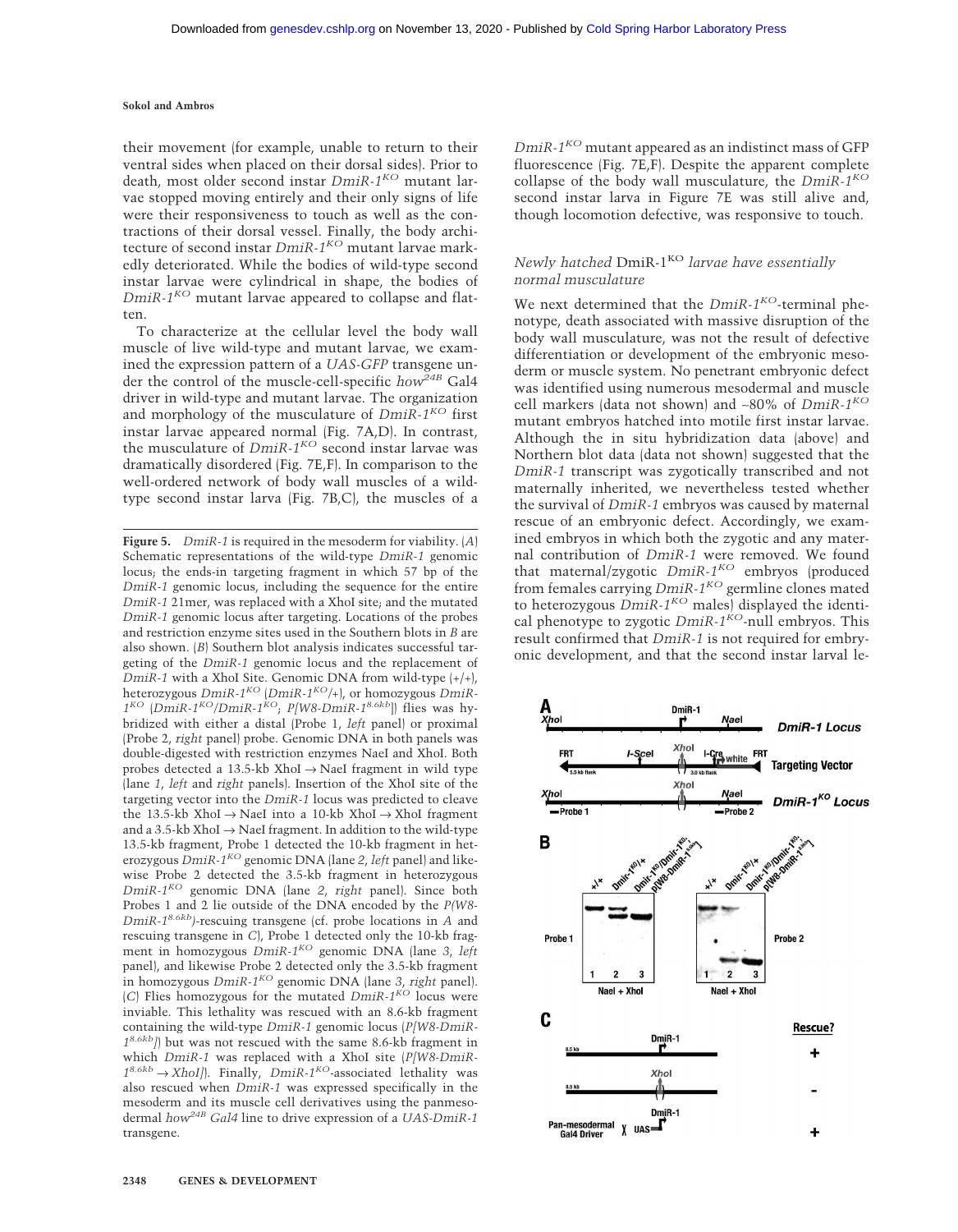

**Figure 6.** Feeding triggers *DmiR-1KO*-associated lethality. (*A*) *DmiR-1KO* mutants arrest and die as second instar larvae. Compare a 4-d-old wild-type (wt) larva and a 6-d-old *DmiR-1KO* mutant larva (*DmiR-1*). (*B*) *DmiR-1KO* mutant larvae displayed delayed solid food uptake. Note that the blue food in the gut of the 4-h-old wild-type (wt) larva (arrowhead) and its absence in the gut of an identically aged *DmiR-1KO* mutant larva. (*C*) *DmiR-1KO* mutant larvae displayed normal liquid food uptake. Note that the blue food in the gut of the 1-h-old wild-type (wt) and *DmiR-1KO* mutant (*DmiR-1*) larvae (arrowheads). (*D*) Solid and liquid food uptake rates of newly hatched wild-type larvae  $(n = 50$  per media) and *DmiR-1<sup>KO</sup>* mutant larvae  $(n = 50$  per media). *DmiR-1KO* mutant larvae displayed delayed solid food uptake rates but normal liquid food uptake rates. (*E*) Lethality rates of yeast-fed wild-type larvae  $(\blacksquare, n = 50)$ , sucrose-fed wildtype larvae  $\lbrack \Box, n = 50 \rbrack$ , yeast-fed *DmiR-1<sup>KO'</sup>* mutant larvae ( $\bullet$ ,  $n = 50$ , and sucrose-fed *DmiR-1<sup>KO</sup>* mutant larvae ( $\circ$ ,  $n = 50$ ). Time of puparium formation indicated by ✕. (*F*) Body wall contraction rates (BWC/minute) over time of yeast-fed wild-type larvae (■, *n* = 10), sucrose-fed wild-type larvae (□, *n* = 10), yeastfed *DmiR-1KO* mutant larvae (●, *n* = 10), and sucrose-fed *DmiR-* $1^{KO}$  mutant larvae  $\vert 0, n = 10 \vert$ . Time of puparium formation indicated by ✕. Vertical lines indicate standard deviations.

thal phenotype reflected the earliest acting function of zygotic *DmiR-1*.

Although the muscle systems of *DmiR-1KO*-null embryos formed normally, we wondered whether a general physiological defect in the larval musculature underlay the second instar locomotion phenotype. If so, newly hatched larvae should display phenotypes associated with defective muscles. To address this, we quantitatively assayed the function of the somatic musculature, the dorsal vessel, and the visceral musculature in newly hatched wild-type and mutant first instar larvae. Strikingly, the muscle function of newly hatched *DmiR-1KO* mutant larvae, as described below, was essentially normal.

The embryonic somatic musculature gives rise to the larval body wall muscle that is required for larval locomotion. Forward movement is initiated by a contraction of the posterior body wall muscles that propagates anteriorly, narrowing and lengthening the larval body. Body wall contractions (BWC) were quantified by counting the number of end-to-end contractions per minute executed by individual newly hatched larvae. BWC were unaffected in newly hatched *DmiR-1KO* mutant larvae (Fig. 6F, day 0).

The fly dorsal vessel is the functional equivalent of the vertebrate heart and propels circulation of the hemolymph by periodic lateral constrictions. Dorsal vessel function was assayed by counting the number of dorsal vessel contractions (DVC) per second. Newly hatched wild-type and *DmiR-1<sup>KO</sup>* DVC rates and behavior were virtually indistinguishable; the wild-type DVC rate was 1.87 beats per second  $(n = 10 \text{ larvae}, \text{standard deviation})$ [SD] is ±0.1) while the *DmiR-1KO* DVC rate was 1.86 beats per second  $(n = 10, SD is \pm 0.33)$ .

Two components of the alimentary tract are the pharyngeal and visceral musculature. The pharyngeal muscles allow the larvae to take up food while the peristaltic contractions of the visceral muscles push the food along the tract. Food uptake and excretion assays were employed to assay the function of the pharyngeal and visceral musculature, respectively. Yeast paste dyed with Brilliant Blue is readily detectable through the larval cuticle and is apparently nontoxic (Fig. 6A). In a typical assay, 100% of the newly hatched wild-type larvae scored positive for ingestion within 30 min (Fig. 6D). In contrast, only 15% of the *DmiR-1KO* mutant larvae scored positive for ingestion within the same time (Fig. 6B). However, all *DmiR-1KO* mutant larvae scored positive for ingestion by 7 h after being exposed to food (Fig. 6D). To address whether the delay in food uptake might



**Figure 7.** Body wall musculature of second instar *DmiR-1KO* mutant larvae is severely disrupted. Dorsal views of the expression pattern of *UAS-GFP* driven by the muscle-cell-specific *how*<sup> $2\bar{4}B$ </sup> Gal4 driver in first instar  $(A, D)$  and second instar  $(B, E)$ , wild-type (*A*,*B*) or *DmiR-1KO* mutant (*D*,*E*) larvae. (*A*) Muscle pattern of a wild-type first instar larva. (*B*) Well-organized network of the somatic musculature of a second instar wild-type larva. Interweaving dorsal muscles are clearly seen in the center of the animal as well as the bright, punctate spots of the lateral transverse muscle down each side of the animal. (*C*) Close-up (rotated 90° clockwise), indicated by the white box in *B*, of the lateral transverse muscles of a single hemisegment. (*D*) Muscle pattern of *DmiR-1KO* mutant larva. Interweaving dorsal as well as the punctate lateral transverse muscle are clearly essentially normal. (*E*) Severely disrupted musculature of a second instar *DmiR-1KO* mutant larvae. The GFP pattern appears as amorphous, irregular condensations. (*F*) Closeup (rotated 90° clockwise), indicated by the white box in *E*, of the disorganized muscles of a single hemisegment. Bars: *A*,*D*, 100 µm; *B*,*E*, 200 µm; *C*,*F*, 30 µm.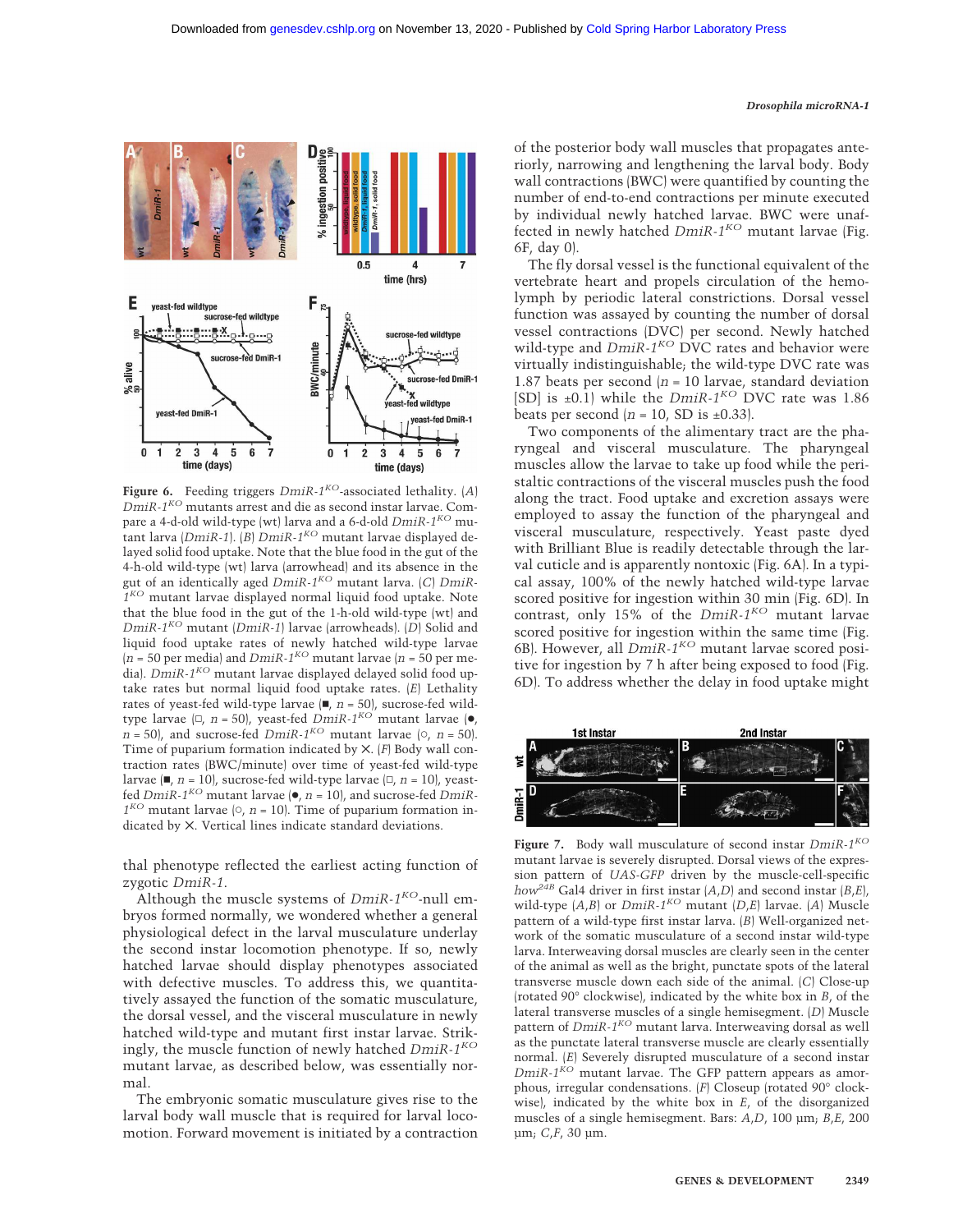reflect a weakness in the pharyngeal muscle to suck up solid food, we determined the ingestion rates of wildtype and mutant larvae cultured on Whatman paper soaked with liquid growth media containing yeast extract, sucrose, and blue dye. On this media, *DmiR-1KO* mutant larvae ingested food at the same rate as wild type; all wild-type and mutant larvae scored positive for ingestion after 30 min  $(n = 50)$  (Fig. 6D). This indicated that *DmiR-1<sup>KO</sup>* mutants larvae may have weakened pharyngeal muscles that are compromised in their ability to suck up solid food but are able to ingest liquid food at wild-type rates. While wild-type larvae raised on liquid growth media grew and eventually pupariated, *DmiR-1KO* mutants arrested as second instars. This data indicated that the second instar growth arrest is not a result of a food intake problem since *DmiR-1KO* mutant larvae can uptake liquid food normally yet exhibited the same second instar growth arrest as mutant larvae fed a diet of solid food.

Furthermore, the mild delay in solid food intake did not reflect a general defect in the passage of food through the digestive tract, since *DmiR-1KO* larval excretion rates were normal. Wild-type and *DmiR-1KO* mutant larvae that had scored positive for blue food ingestion after 4 h were transferred to a new plate and scored for the complete loss of the dye. In this assay, *DmiR-1KO* mutants exhibited the same rate of excretion as wild type (data not shown). This result indicated that the visceral musculature of the mutant larvae functioned normally.

# *Feeding-dependent muscle disruption, paralysis,* and death of DmiR-1<sup>KO</sup> larvae

The data presented above indicated that newly hatched *DmiR-1KO* mutant larvae were essentially normal in their muscle function. This finding suggested that the *DmiR-1KO* mutant phenotype was triggered only after first instar larvae were fed a nutritional food source sufficient to support progression to the second instar. To directly address this hypothesis, we compared the behavior of wild-type and mutant larvae fed a diet of sucrose or liquid growth media. Sucrose-fed wild-type larvae arrest development as first instars but can survive for as long as 2 wk, actively foraging for food (Britton and Edgar 1998; Zinke et al. 2002). Strikingly, *DmiR-1KO* mutant larvae that were fed only sucrose exhibited the same foraging behavior and longevity as sucrose-fed wild-type larvae and continued to crawl incessantly and at normal rates long after age-matched, yeast-fed *DmiR-1KO* mutant larvae had become immobilized and died (Fig. 6E,F). While the BWC rates of yeast-fed *DmiR-1KO* mutant larvae gradually decreased, the BWC rates of similarly aged sucrose-fed *DmiR-1KO* mutant larvae were maintained at nearly wild-type levels (Fig. 6F). This finding was significant for two reasons. First, it indicated that not only is muscle development normal in first instar *DmiR-1KO* mutant larvae but the physiology of their muscular system is also essentially wild type. Second, it indicated that food and, by implication growth, is a trigger for the second instar lethality of *DmiR-1<sup>KO</sup>* mutant larvae.

We present four lines of evidence that *DmiR-1* is essential for myofiber function during larval development. First, consistent with the muscle- and heart-specific expression of *miR-1* in zebrafish, mouse, and humans (Mansfield et al. 2004; Sempere et al. 2004; Wienholds et al. 2005; Zhao et al. 2005), zygotically expressed *DmiR-1* is expressed in most, if not all, the myogenic cells of the larval muscle system. Second, the genetic removal of zygotic *DmiR-1* results in a highly penetrant and temporally specific locomotion defect; first instar *DmiR-1KO* larvae become increasingly lethargic and they eventually die as small immobilized, second instar larvae. Third, the body wall muscles of second instar *DmiR-1KO* mutant larvae are massively disrupted, presumably causing the locomotion defect. Finally, the larval *DmiR-1KO* mutant phenotypes, gradual paralysis, and death, can be rescued when *DmiR-1* transcript is expressed specifically in muscle cells.

Strikingly, the  $DmR-1^{KO}$  larval phenotype is only manifest after feeding. Newly hatched *DmiR-1KO* larvae that have not yet begun to feed are nearly wild type in their body wall contractions, dorsal vessel contractions, and excretion. Furthermore, first instar *DmiR-1* mutant larvae that are cultured with only sucrose for an energy source but no nutritional supplement to support growth, and consequently do not proceed through larval development to the second instar, are essentially wild type in their movement and longevity. This growth-dependent larval muscle phenotype of *DmiR-1KO* animals is in contrast to previously described mutations that more generally disrupt larval muscle function. For example, muta $tions$  in the  $\alpha$ -*actinin* and *ryanodine receptor* genes, both of which are expressed throughout the larval musculature, cause growth-independent phenotypes; muscle cell function is strongly compromised even in newly hatched larvae (Fyrberg et al. 1998; Sullivan et al. 2000). From this, we conclude that *DmiR-1* function and hence the regulation of gene expression by the *DmiR-1* miRNA, is critical for maintaining muscle integrity during the dramatic, post-mitotic growth in muscle mass of wild-type larvae.

Wild-type newly hatched *Drosophila* larvae encounter a developmental decision: Larvae that are fed a sucroseonly diet arrest development as first instars and can remain so, vigorously searching for food, for up to 2 wk (Britton and Edgar 1998; Zinke et al. 2002). By contrast, larvae that are fed a nutritional food source grow dramatically, increasing their body mass ∼200-fold in 4 d. For most terminally differentiated larval-specific tissues, including the gut, epidermis, fat body, trachea and salivary glands, larval growth is accomplished by expansion of cell size rather than by cell proliferation. For these cells, feeding triggers a specialized cell cycle, the endocycle, in which cells undergo rounds of DNA replication without division (Edgar and Orr-Weaver 2001). In contrast, the precursors of adult structures, including imaginal disc cells and neuroblast cells, grow via conventional diploid cell cycles.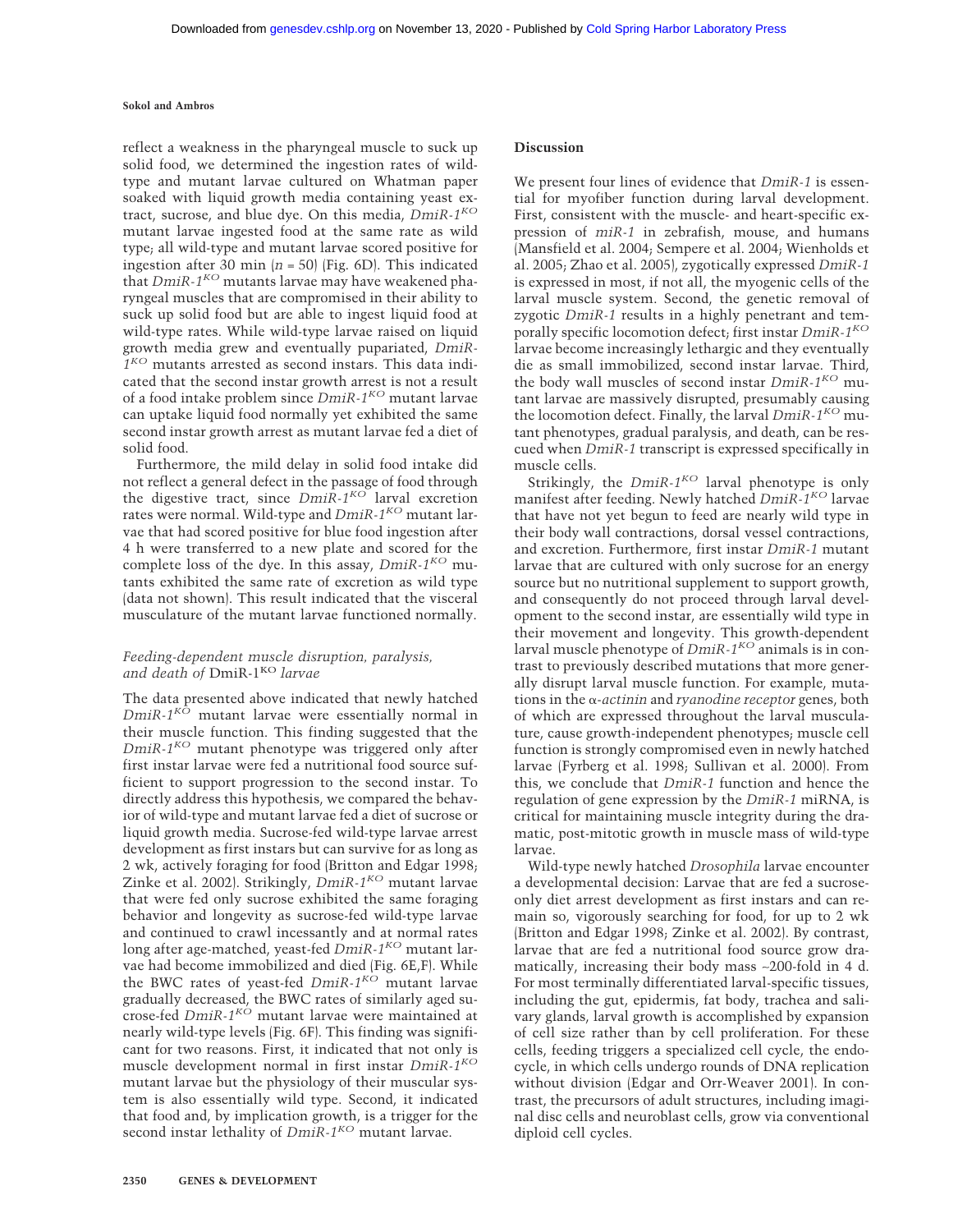Little is known about the cell biology of larval muscle growth. While neither cell division nor nuclear division takes place, each myofiber expands at least 100-fold in size, presumably also involving endocyclic DNA replication (Haas 1950; Johansen et al. 1989; Bate et al. 1991). Our data do not distinguish whether the *DmiR-1KO* mutation disrupts entry into the endocycle or some other step in muscle cell growth. Genes that act throughout the larva to control entry into the endocycle have been identified as mutations that cause growth arrest after feeding (Galloni and Edgar 1999; Migeon et al. 1999; Pierce et al. 2004). But unlike *DmiR-1<sup>KO</sup>*, endocycle mutants display wild-type larval behavior and locomotion. Hence the  $Dm$ *iR*- $1^{K\tilde{O}}$  phenotype cannot be explained as simply a consequence of muscle cells failing to enter the endocycle.

Our understanding of the range of functions that miRNAs perform is still emerging. Some miRNAs act as developmental switches, for example, by controlling stage-specific cell fate choice or by modulating cell division versus cell death (Ambros 2004). Our analysis of the *DmiR-1KO* phenotype indicates that *DmiR-1* does not play such a role in controlling mesodermal cell fates or cell proliferation during embryogenesis, though it is possible that *DmiR-1* might function redundantly in such roles with other proteins and/or other mesodermally expressed miRNAs.

*DmiR-1* could play a role in triggering growth of muscle in response to feeding, for example by repressing one or more inhibitors of cell growth. However, the myofiber disruption in *DmiR-1KO* mutants also suggests a role for *DmiR-1* in promoting muscle integrity. It has been proposed that some miRNAs could act to reinforce and maintain cell identity during phases of rapid cell division (Bartel and Chen 2004). *DmiR-1* could play an analogous role, in this case maintaining muscle tissue identity during a phase of rapid post-mitotic increase in cell mass. A role for *DmiR-1* in reinforcing muscle cell identity during the extreme demands of rapid growth could involve the global repression of translation of mRNAs with muscle-toxic products. In a genome-wide microarray analysis of mRNA levels in cells transfected with specific miRNAs, Lim et al. (2005) found that vertebrate *miR-1* can post-transcriptionally reduce levels of at least a hundred target mRNAs approximately two- to threefold, possibly as an indirect consequence of the translational repression of these targets by *miR-1*. The mRNAs that were down-regulated by *miR-1* were enriched for mRNAs not normally expressed in muscle. Thus, *miR-1* could function generally to maintain muscle cell identity by ensuring that mRNAs from promiscuously transcribed nonmuscle genes remain inactive. Recent findings suggest that this generalization can be extended to flies as well (A. Stark, J. Brennecke, N. Bushati, R.B. Russell, and S.M. Cohen, in prep.).

From our analysis of the top 45 predicted *DmiR-1* targets (A. Stark, J. Brennecke, N. Bushati, R.B. Russell, and S.M. Cohen, in prep.), we find that of the 21 genes whose expression has been characterized, none are expressed in the mesoderm (expression patterns were queried at http://www.flybase.org). For example, a number of neurally expressed genes {*prospero, pdm-2, suppressor of hairless* [*Su(H)*] and *lola*} contain putative *DmiR-1*-binding sites. *prospero* and *pdm-2* are two transcription factors that regulate the expression of neuroblast cell fate (for review, see Karcavich 2005). A second class of predicted *DmiR-1* targets include genes that promote or maintain the polarization of differentiating (*par-6*) or differentiated (*gliotactin* and *neurexin*) neuronal and ectodermal cells. Gliotactin and Neurexin promote the formation of septate junctions, a structure which is never found in mesodermal cells (Tepass and Hartenstein 1994). Perhaps expression of these molecules singly or in combination could derail the maintenance of muscle cell identity and hence their misexpression in muscle would be catastrophic to muscle cell physiology. Promiscuous transcription may be a characteristic of exceedingly active nuclei such as those in muscles undergoing rapid growth, requiring the additional safeguard provided by the translational repression of toxic targets, in this case by *DmiR-1*.

The protein products of *DmiR-1* targets whose expression in *DmiR-1KO* larvae leads to muscle disruption, paralysis, and death would be expected to be elevated in *DmiR-1KO* mutants. We stained *DmiR-1KO* mutant embryos with antibodies to many of the putative targets (Prospero, Su(H), Gliotactin, SoxNeuro, Lola) but no inappropriate expression in the mesoderm or its derivatives was detected (data not shown). However, first and second instar larvae, where the *DmiR-1KO* phenotype is manifest, are relatively intractable to the standard methods of in vivo analysis of gene expression. The small size and thick cuticle of these larvae render them essentially impervious to dissection or fixation and consequently to antibody staining. Thus, for technical reasons we have been unable to verify specific predicted targets by directly assaying target protein levels in larvae.

Recent studies involving overexpression of mouse *miR-1* indicated that *Mmu-miR-1* could function in mice to regulate the proliferation of cardiomyocytes in the developing heart (Zhao et al. 2005). We did not observe severe or highly penetrant defects in the formation of the dorsal vessel in *DmiR-1KO* embryos and the dorsal vessels of mutant larvae appeared to function normally. However, our analysis may not have detected subtle defects in the formation or function of the dorsal vessel, for example in the allocation of pericardial and myocardial cells or in the strength of the dorsal vessel muscle. The Notch pathway has been shown to regulate the differentiation of cardiac progenitors into either myocardial or pericardial cells in flies (Han and Bodmer 2003). Su(H), a component of the Notch pathway and also a putative target of *DmiR-1* (A. Stark, J. Brennecke, N. Bushati, R.B. Russell, and S.M. Cohen, in prep.), promotes the differentiation of pericardial cells in *Drosophila*. Thus, *DmiR-1*, which is expressed in myocardial cells and not in pericardial cells, could reinforce proper differentiation of cardiac progenitors by repressing Su(H) activity specifically in myocardial cells.

We present evidence that places *DmiR-1* within the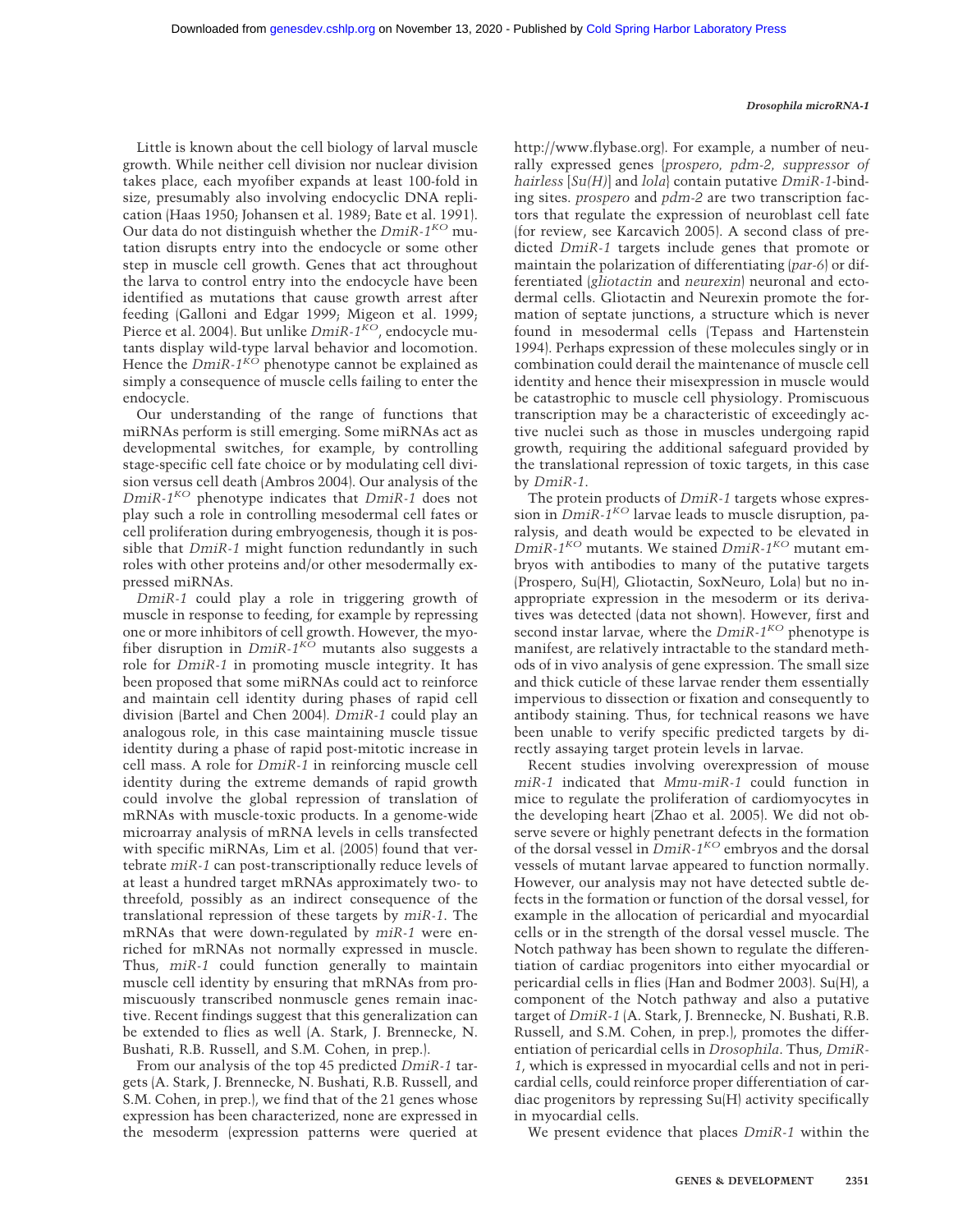established mesodermal and myogenic transcriptional networks. Twist and Dorsal are known to coregulate a number of mesodermal genes (Stathopoulos and Levine 2002a) and we observe what could be two weak Dorsalbinding sites in the *DmiR-1* enhancer/*lacZ* fusion transgenes tested here. However, the finding that ectopic Twist in a *gd* mutant background is sufficient to direct *DmiR-1* expression indicates that Twist alone, without Dorsal, is sufficient for *DmiR-1* expression. Although Twist activates *DmiR-1* transcription throughout the embryonic mesoderm we nevertheless find that embryos entirely depleted of *DmiR-1* appear normal. The expression of *DmiR-1* in larval muscle, where it carries out its critical function, is likely to be maintained by factors downstream of Twist, particularly Mef2. So, what might be the role for Twist-mediated embryonic expression of *DmiR-1*? The early expression of *DmiR-1* throughout the mesoderm could be gratuitous for the embryo per se but nevertheless could reflect a role for Twist-activated *DmiR-1* at a later developmental stage. For example, Twist expression is maintained during larval development in clusters of undifferentiated cells that will give rise to adult myoblasts and ultimately to adult muscles (Bate et al. 1991). Interestingly, the Notch signaling pathway down-regulates Twist expression and thereby promotes the formation of embryonic somatic muscle founder cells at the expense of adult myoblast progenitor cells (Anant et al. 1998). Perhaps Twist-activated expression of *DmiR-1* counteracts Notch signaling and hence helps maintain adult myoblast progenitor cells during embryogenesis and larval development.

The identification and analysis of loss-of-function mutations in miRNA genes is an essential tool for identifying the precise role of each miRNA, and for defining the range of roles carried out by miRNAs in general. The value of this approach is underscored by the fact that two evolutionary conserved miRNAs have been analyzed thus far by loss-of-function mutations, *Caenorhabditis elegans let-7* (Reinhart et al. 2000) and *DmiR-1* (this study), and both mutations exhibit strong phenotypes. That the *miR-1* sequence and tissue-specific expression profile is evolutionarily conserved from insects to vertebrates suggests that the developmental and physiological function of *miR-1* could also be conserved. If so, our analysis of *DmiR-1* larval mutants would predict that vertebrate *miR-1* should play a critical role in regulating gene expression within muscle cells at times of growth or during other conditions of developmental and physiological challenge.

#### **Materials and methods**

#### *Strains and genetics*

Fly stocks were maintained at 22°C or 25°C on standard media. *Drosophila* stocks that were used included  $sna^{18}cn^{1}bw^{1}sp^{1}/$ *SM6b P(eve-lacZ)*, *cn<sup>1</sup> twi<sup>1</sup> bw<sup>1</sup> sp<sup>1</sup> /SM6b P(eve-lacZ)*, *sna18twi3 cn<sup>1</sup> bw<sup>1</sup> sp<sup>1</sup> /SM6b P(eve-lacZ)*, *gd7 /FM3, gd<sup>7</sup> /FM3*; *P(Twist-bcd)* (a gift from A. Stathopoulos and M. Levine, University of California at Berkeley, Berkeley, CA; Stathopoulos and Levine 2002b), *mef222.21/CyO P(wg-lacZ)* (a gift from H. Nguyen, Albert Einstein College of Medicine, Bronx, NY; Bour et al. 1995)*, P(GawB)how24B* (Bloomington stock 1767), *P(Gal4-da.G32)UH1* (Bloomington stock 5460), *y1 w*\*; *P(ry<sup>+</sup> ,70 FLP)23, P(v<sup>+</sup> ,70 I-SceI)4A/TM6* (Bloomington stock 6935), *w1118; P(v+ hs I-CreI.R)1A Sb<sup>1</sup> /TM6* (Bloomington stock 6937), *y1 w<sup>1118</sup>*  $P(ry^+, 70$  FLP)/ $Dp(1;Y)y^+$ ; noc<sup>Sco</sup>/SM6a (Bloomington stock 6416), *P(UAS-GFP-CD8)LL6*, and *P(UAS-twist)II* (a gift from M. Baylies, Memorial Sloan-Kettering Cancer Center, New York; Baylies and Bate 1996). *w<sup>1118</sup>* was used as the control strain in all experiments.

*DmiR-1KO* mutant flies were generated using ends-in homologous recombination (Rong and Golic 2000). Briefly, an Xchromosome insertion of *P(Target70-DmiR-1KO)* was used as a donor. *y<sup>1</sup> w*\*; *P(ry<sup>+</sup> ,70 FLP)23, P(v<sup>+</sup> ,70 I-SceI)4A/TM6* virgins were crossed to *P(Target70-DmiR-1KO)* males and their progeny were heat-shocked for 1 h at 38°C on the third and fourth days of development. Targeting events were screened for by the loss of red/white mosaicism induced by FLP. Southern blotting and PCR was used to identify and verify the targeted mutant using standard methods. I-CreI-mediated reduction to a single allele was carried out using the following cross: targeted *Target70- DmiR-1KO* virgins were crossed to *yw; nocSco/CyO; 70I-CreI, Sb/TM6* males. *Target70-DmiR-1KO/CyO;70I-CreI, Sb* females were crossed to *yw; nocSco/Cyo* males. After 3 d, the parents were removed and the vials heat-shocked (1 h at 38°C). Heterozygous female heat-shocked progeny were crossed to *yw; noc- Sco/CyO* males, and the white-eyed, Sb<sup>+</sup> progeny were selected as reduction allele candidates. Southern blotting and PCR was used to identify and verify that both alleles were recovered, using standard methods.

To generate *DmiR-1*KO-null mutant embryos and larvae lacking both zygotic *DmiR-1* and any *DmiR-1* potentially supplied maternally, *DmiR-1*<sup>KO</sup> was recombined onto the FRT<sup>40A</sup> chromosome, females harboring germline clones were generated using the dominant female sterile technique (Chou et al. 1993) and crossed to *DmiR-1KO/SM6b, P(eve-lacZ)* or *DmiR-1KO/CyO, P(Gal4-Kr.C)DC3, P(UAS-GFP.S65T)DC7* males, and homozygous mutant embryos were selected based on the absence of either *LacZ* or GFP expression.

#### *Plasmid construction*

The *DmiR-1* locus was initially subcloned as an 8628-bp NheI → XbaI fragment from Bac clone BACR08D17 (purchased from BACPAC Resources) into the XbaI site of pBluescript SK<sup>+</sup> generating pBS-DmiR-18.6kb. The *DmiR-1* targeting vector was constructed in two steps. First, the BglII site located 802 bp upstream of *DmiR-1* was converted into an I-SceI site and 57 bp of the *DmiR-1* coding region, including the entire *DmiR-1* 21mer, was substituted with a XhoI site using the Transformer Site-Directed Mutagenesis Kit (BD Biosciences) using pBS-DmiR-18.6kb as the template. Then, the mutated *DmiR-1* locus was subcloned as a NotI  $\rightarrow$  KpnI fragment from pBluescript into pP(Target70) (a gift from J. Sekelsky, University of North Carolina, Chapel Hill, NC) to generate pP(Target70-DmiR-1). pP(W8-DmiR-18.6kb) was generated by subcloning the wild-type *DmiR-1* locus as a NotI → KpnI fragment from pBS-DmiR-1<sup>8.6kb</sup> into pP(W8). pP(W8- DmiR-18.6kb  $\rightarrow$  XhoI) was generated by subcloning the mutated *DmiR-1* site from pP(Target70-DmiR-1) into pP(W8-DmiR-1<sup>8.6kb</sup>). UAS-DmiR-1 was constructed by PCR amplifying a 354-bp fragment containing the entire *DmiR-1* hairpin and subcloning the PCR fragment into pUASP (Rorth 1998). To generate the *LacZ* reporter constructs, fragments containing various E-box clusters were PCR amplified from pBS-DmiR- $1^{8.6kb}$  using a 5' oligo containing an EcoRI site and a 3' oligo containing a XhoI site and subcloned into the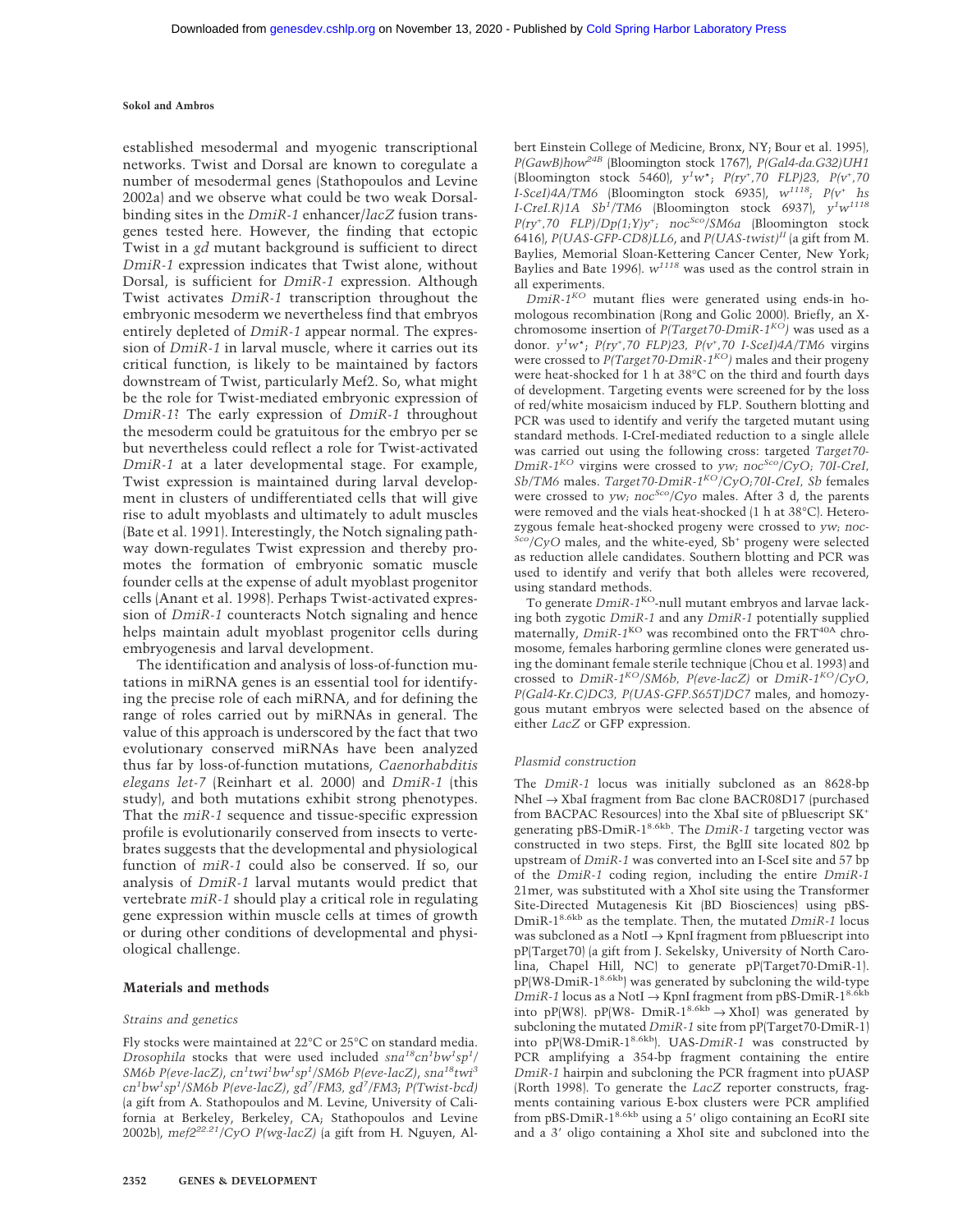EcoRI and XhoI sites of pAOE1 (a gift from S. Small, New York University, New York). The PCR-amplified enhancers were sequenced to confirm the absence of PCR-induced errors. P-element-mediated germline transformation was performed according to standard procedures. For the various *LacZ* reporters, at least three independent lines were examined for expression.

#### *Southern blotting*

Genomic DNA was prepared using standard techniques. Genomic DNA was digested with XhoI and NaeI (New England Biolabs), electrophoresed and blotted onto Hybond N+ filter (Amersham). Filters were prehybridized in prehybridization buffer (0.7% SDS, 50% formamide, 5× SSC, 50 mM Na-phosphate buffer at pH 7.0, 1% Blocking reagent) for 1–4 h at 42°C prior to incubation with DIG-labeled PCR probes at 42°C overnight. After washing, the filters were analyzed by the DIG detection chemiluminescent assay according to manufacturer's recommendations (Roche).

#### *In situ hybridization*

Embryos were collected on grape juice plates and processed for staining according to standard procedures (Tautz and Pfeifle 1989). Digoxigenin-labeled antisense *DmiR-1* riboprobes were generated by PCR-amplifying either a 1130- or 354-bp fragment spanning *DmiR-1* from pBS-*DmiR-1*8.6kb. The T7 RNA polymerase promoter was included on the reverse primer and the PCR product was used as a template for in vitro transcription using the T7 MAXIscript kit (Ambion). *DmiR-1* LNA probes were obtained from Exiqon, endlabeled using DIG Oligonucleotide 3'-End Labeling Kit (Roche), and purified on G-25 Microspin Columns (Amersham Biosciences).

#### *Larval behavioral assays*

*Collection of larvae.* Adults were allowed to lay embryos on apple juice agar plates for 4 h. These embryos were then collected, dechorionated, and lined-up on new apple juice agar plates. After incubation for an additional 12 h, *DmiR-1*<sup>KO</sup> embryos were collected based on the absence of GFP expression and placed on new plates. These plates were inspected every 2 h and hatched larvae were collected for muscle contraction assays.

*BWC assay.* Newly hatched larvae were placed on apple juice agar plates. For a single larva, the number of BWCs that occurred in three different 30-sec periods were recorded, averaged, and converted to BWC per minute.

*Ingestion assay.* Newly hatched larvae were placed directly on apple juice agar plates supplemented with food. Solid food was a paste of bakers yeast and water plus Brilliant Blue dye. Liquid food was 10% sucrose, 10% yeast extract, and Brilliant Blue dye dissolved in water. Sucrose solution was 10% sucrose in water. Over time, larvae were removed from food and scored for dye uptake. Those positive for ingestion had dark-blue staining in the first section of the midgut, those negative had no or very light-blue staining.

*Excretion assay.* Larvae were fed blue yeast paste for 4 h and those with blue dye in the hindgut were transferred to a new apple juice agar plate. Larvae scored positive for excretion if the dye had been completely eliminated from their systems.

*DVC assay.* Digital movies were collected of individual larvae, viewed in slow motion and dorsal vessel contractions were counted. At least 1 min of total footage was collected per larva tested.

#### **Acknowledgments**

We thank Mary Baylies, Sakari Kauppinen, Hanh Nguyen, Jeff Sekelsky, Steve Small, Angela Stathopoulos, and Michael Levine for reagents; Julius Brennecke, Alexander Stark, and Stephen Cohen for sharing their target prediction lists prior to publication; members of the Ambros lab and Albert Erives for helpful discussion; and Yashi Ahmed and Claudio Pikielny for use of their fly room and injection facility. N.S.S. was supported by a post-doctoral fellowship from the Damon Runyon Cancer Research Fund (1728-02) and an equipment grant from the Hitchcock Foundation. The *Drosophila* project in V.A.'s laboratory was supported by a grant from the National Institutes of Health (GM066826).

#### **References**

- Ambros, V. 2004. The functions of animal microRNAs. *Nature* **431:** 350–355.
- Anant, S., Roy, S., and VijayRaghavan, K. 1998. Twist and Notch negatively regulate adult muscle differentiation in *Drosophila*. *Development* **125:** 1361–1369.
- Andres, V., Cervera, M., and Mahdavi, V. 1995. Determination of the consensus binding site for MEF2 expressed in muscle and brain reveals tissue-specific sequence constraints. *J. Biol. Chem.* **270:** 23246–23249.
- Bartel, D.P. and Chen, C.Z. 2004. Micromanagers of gene expression: The potentially widespread influence of metazoan microRNAs. *Nat. Rev. Genet.* **5:** 396–400.
- Bate, M., Rushton, E., and Currie, D.A. 1991. Cells with persistent twist expression are the embryonic precursors of adult muscles in *Drosophila*. *Development* **113:** 79–89.
- Baylies, M.K. and Bate, M. 1996. twist: A myogenic switch in *Drosophila*. *Science* **272:** 1481–1484.
- Bour, B.A., O'Brien, M.A., Lockwood, W.L., Goldstein, E.S., Bodmer, R., Taghert, P.H., Abmayr, S.M., and Nguyen, H.T. 1995. *Drosophila* MEF2, a transcription factor that is essential for myogenesis. *Genes* & *Dev.* **9:** 730–741.
- Brennecke, J., Hipfner, D.R., Stark, A., Russell, R.B., and Cohen, S.M. 2003. bantam encodes a developmentally regulated microRNA that controls cell proliferation and regulates the proapoptotic gene hid in *Drosophila*. *Cell* **113:** 25–36.
- Britton, J.S. and Edgar, B.A. 1998. Environmental control of the cell cycle in *Drosophila*: Nutrition activates mitotic and endoreplicative cells by distinct mechanisms. *Development* **125:** 2149–2158.
- Castanon, I. and Baylies, M.K. 2002. A Twist in fate: Evolutionary comparison of Twist structure and function. *Gene* **287:** 11–22.
- Chen, C.Z., Li, L., Lodish, H.F., and Bartel, D.P. 2004. Micro-RNAs modulate hematopoietic lineage differentiation. *Science* **303:** 83–86.
- Chou, T.B., Noll, E., and Perrimon, N. 1993. Autosomal P[ovoD1] dominant female-sterile insertions in *Drosophila* and their use in generating germ-line chimeras. *Development* **119:** 1359–1369.
- Cripps, R.M., Black, B.L., Zhao, B., Lien, C.L., Schulz, R.A., and Olson, E.N. 1998. The myogenic regulatory gene Mef2 is a direct target for transcriptional activation by Twist during *Drosophila* myogenesis. *Genes* & *Dev.* **12:** 422–434.
- Edgar, B.A. and Orr-Weaver, T.L. 2001. Endoreplication cell cycles: More for less. *Cell* **105:** 297–306.
- Furlong, E.E., Andersen, E.C., Null, B., White, K.P., and Scott, M.P. 2001. Patterns of gene expression during *Drosophila* mesoderm development. *Science* **293:** 1629–1633.
- Fyrberg, C., Ketchum, A., Ball, E., and Fyrberg, E. 1998. Char-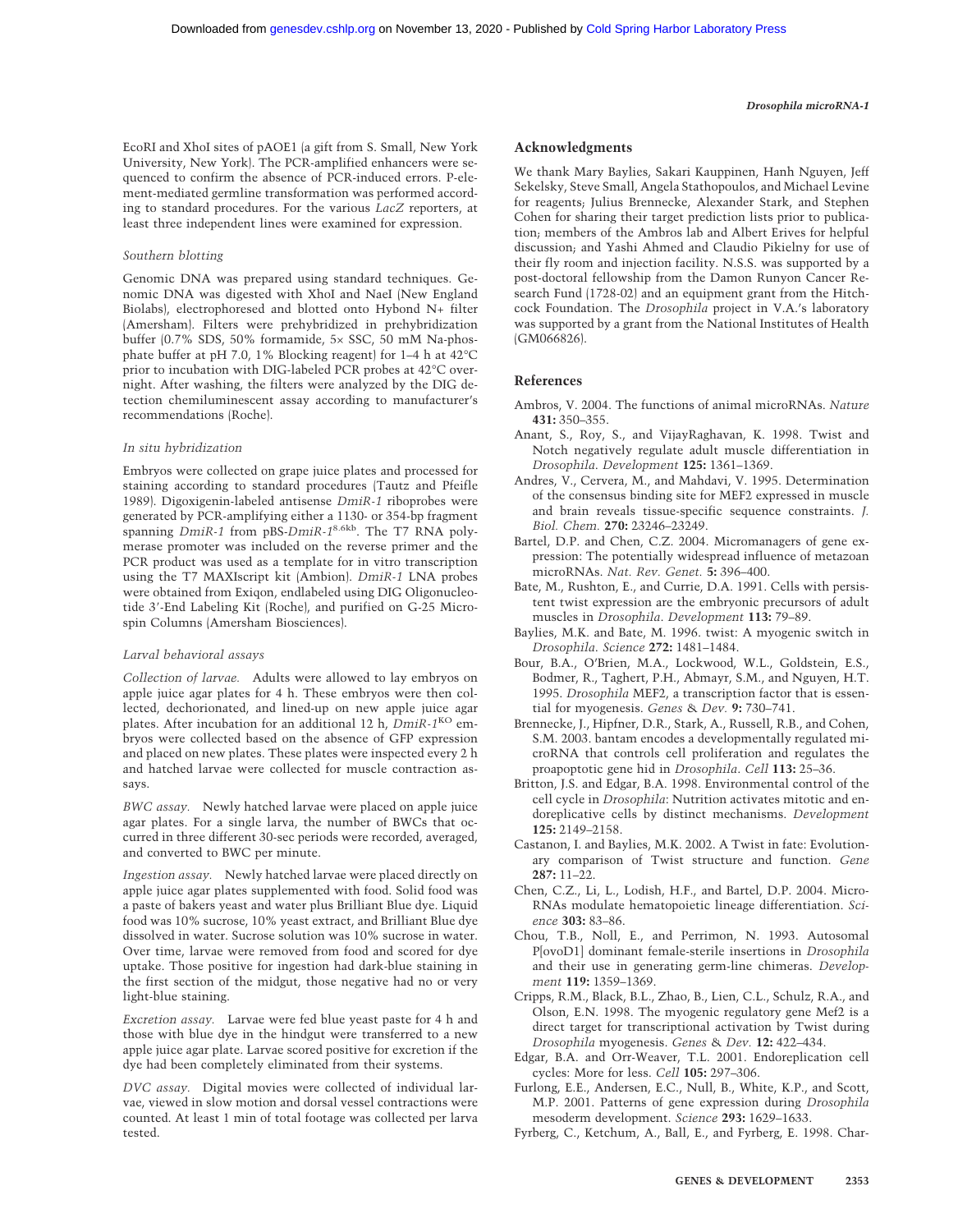acterization of lethal *Drosophila melanogaster*  $\alpha$ -actinin mutants. *Biochem. Genet.* **36:** 299–310.

- Galloni, M. and Edgar, B.A. 1999. Cell-autonomous and nonautonomous growth-defective mutants of *Drosophila melanogaster*. *Development* **126:** 2365–2375.
- Giraldez, A.J., Cinalli, R.M., Glasner, M.E., Enright, A.J., Thomson, J.M., Baskerville, S., Hammond, S.M., Bartel, D.P., and Schier, A.F. 2005. MicroRNAs regulate brain morphogenesis in zebrafish. *Science* **308:** 833–838.
- Haas, J.N. 1950. Cytoplasmic growth in the muscle fibers of larvae of *Drosophila melanogaster*. Growth **14:** 277–294.
- Han, Z. and Bodmer, R. 2003. Myogenic cells fates are antagonized by Notch only in asymmetric lineages of the *Drosophila* heart, with or without cell division. *Development* **130:** 3039–3051.
- Ip, Y.T., Park, R.E., Kosman, D., Yazdanbakhsh, K., and Levine, M. 1992. dorsal–twist interactions establish snail expression in the presumptive mesoderm of the *Drosophila* embryo. *Genes* & *Dev.* **6:** 1518–1530.
- Johansen, J., Halpern, M.E., Johansen, K.M., and Keshishian, H. 1989. Stereotypic morphology of glutamatergic synapses on identified muscle cells of *Drosophila* larvae. *J. Neurosci.* **9:** 710–725.
- Johnston, R.J. and Hobert, O. 2003. A microRNA controlling left/right neuronal asymmetry in *Caenorhabditis elegans*. *Nature* **426:** 845–849.
- Karcavich, R.E. 2005. Generating neuronal diversity in the *Drosophila* central nervous system: A view from the ganglion mother cells. *Dev. Dyn.* **232:** 609–616.
- Kelly, K.K., Meadows, S.M., and Cripps, R.M. 2002. *Drosophila* MEF2 is a direct regulator of Actin57B transcription in cardiac, skeletal, and visceral muscle lineages. *Mech. Dev.* **110:** 39–50.
- Lee, R.C. and Ambros, V. 2001. An extensive class of small RNAs in *Caenorhabditis elegans*. *Science* **294:** 862–864.
- Lee, R.C., Feinbaum, R.L., and Ambros, V. 1993. The *C. elegans* heterochronic gene lin-4 encodes small RNAs with antisense complementarity to lin-14. *Cell* **75:** 843–854.
- Lee, Y., Jeon, K., Lee, J.T., Kim, S., and Kim, V.N. 2002. MicroRNA maturation: Stepwise processing and subcellular localization. *EMBO J.* **21:** 4663–4670.
- Leptin, M. 1991. twist and snail as positive and negative regulators during *Drosophila* mesoderm development. *Genes* & *Dev.* **5:** 1568–1576.
- Lim, L.P., Lau, N.C., Garrett-Engele, P., Grimson, A., Schelter, J.M., Castle, J., Bartel, D.P., Linsley, P.S., and Johnson, J.M. 2005. Microarray analysis shows that some microRNAs downregulate large numbers of target mRNAs. *Nature* **433:** 769–773.
- Mansfield, J.H., Harfe, B.D., Nissen, R., Obenauer, J., Srineel, J., Chaudhuri, A., Farzan-Kashani, R., Zuker, M., Pasquinelli, A.E., Ruvkun, G., et al. 2004. MicroRNA-responsive 'sensor' transgenes uncover Hox-like and other developmentally regulated patterns of vertebrate microRNA expression. *Nat. Genet.* **36:** 1079–1083.
- Migeon, J.C., Garfinkel, M.S., and Edgar, B.A. 1999. Cloning and characterization of peter pan, a novel *Drosophila* gene required for larval growth. *Mol. Biol. Cell.* **10:** 1733–1744.
- Ohler, U., Liao, G.C., Niemann, H., and Rubin, G.M. 2002. Computational analysis of core promoters in the *Drosophila* genome. *Genome Biol.* **3:** RESEARCH0087.
- Pierce, S.B., Yost, C., Britton, J.S., Loo, L.W., Flynn, E.M., Edgar, B.A., and Eisenman, R.N. 2004. dMyc is required for larval growth and endoreplication in *Drosophila*. *Development* **131:** 2317–2327.
- Poy, M.N., Eliasson, L., Krutzfeldt, J., Kuwajima, S., Ma, X.,

Macdonald, P.E., Pfeffer, S., Tuschl, T., Rajewsky, N., Rorsman, P., et al. 2004. A pancreatic islet-specific microRNA regulates insulin secretion. *Nature* **432:** 226–230.

- Reinhart, B.J., Slack, F.J., Basson, M., Pasquinelli, A.E., Bettinger, J.C., Rougvie, A.E., Horvitz, H.R., and Ruvkun, G. 2000. The 21-nucleotide let-7 RNA regulates developmental timing in *Caenorhabditis elegans*. *Nature* **403:** 901–906.
- Rong, Y.S. and Golic, K.G. 2000. Gene targeting by homologous recombination in *Drosophila*. *Science* **288:** 2013–2018.
- Rorth, P. 1998. Gal4 in the *Drosophila* female germline. *Mech. Dev.* **78:** 113–118.
- Sempere, L.F., Freemantle, S., Pitha-Rowe, I., Moss, E., Dmitrovsky, E., and Ambros, V. 2004. Expression profiling of mammalian microRNAs uncovers a subset of brain-expressed microRNAs with possible roles in murine and human neuronal differentiation. *Genome Biol.* **5:** R13.
- Stathopoulos, A. and Levine, M. 2002a. Dorsal gradient networks in the *Drosophila* embryo. *Dev. Biol.* **246:** 57–67.
- 2002b. Linear signaling in the Toll-Dorsal pathway of *Drosophila*: Activated Pelle kinase specifies all threshold outputs of gene expression while the bHLH protein Twist specifies a subset. *Development* **129:** 3411–3419.
- Sullivan, K.M., Scott, K., Zuker, C.S., and Rubin, G.M. 2000. The ryanodine receptor is essential for larval development in *Drosophila melanogaster*. *Proc. Natl. Acad. Sci.* **97:** 5942– 5947.
- Tautz, D. and Pfeifle, C. 1989. A non-radioactive in situ hybridization method for the localization of specific RNAs in *Drosophila* embryos reveals translational control of the segmentation gene hunchback. *Chromosoma* **98:** 81–85.
- Tepass, U. and Hartenstein, V. 1994. The development of cellular junctions in the *Drosophila* embryo. *Dev. Biol.* **161:** 563–596.
- Thisse, B., Stoetzel, C., Gorostiza-Thisse, C., and Perrin-Schmitt, F. 1988. Sequence of the twist gene and nuclear localization of its protein in endomesodermal cells of early *Drosophila* embryos. *EMBO J.* **7:** 2175–2183.
- Wienholds, E., Kloosterman, W.P., Miska, E., Alvarez-Saavedra, E., Berezikov, E., de Bruijn, E., Horvitz, R.H., Kauppinen, S., and Plasterk, R.H. 2005. MicroRNA expression in zebrafish embryonic development. *Science* **309:** 310–311.
- Xu, P., Vernooy, S.Y., Guo, M., and Hay, B.A. 2003. The *Drosophila* microRNA Mir-14 suppresses cell death and is required for normal fat metabolism. *Curr. Biol.* **13:** 790–795.
- Yin, Z., Xu, X.L., and Frasch, M. 1997. Regulation of the twist target gene tinman by modular cis-regulatory elements during early mesoderm development. *Development* **124:** 4971– 4982.
- Zhao, Y., Samal, E., and Srivastava, D. 2005. Serum response factor regulates a muscle-specific microRNA that targets Hand2 during cardiogenesis. *Nature* **436:** 214–220.
- Zinke, I., Schutz, C.S., Katzenberger, J.D., Bauer, M., and Pankratz, M.J. 2002. Nutrient control of gene expression in *Drosophila*: Microarray analysis of starvation and sugar-dependent response. *EMBO J.* **21:** 6162–6173.